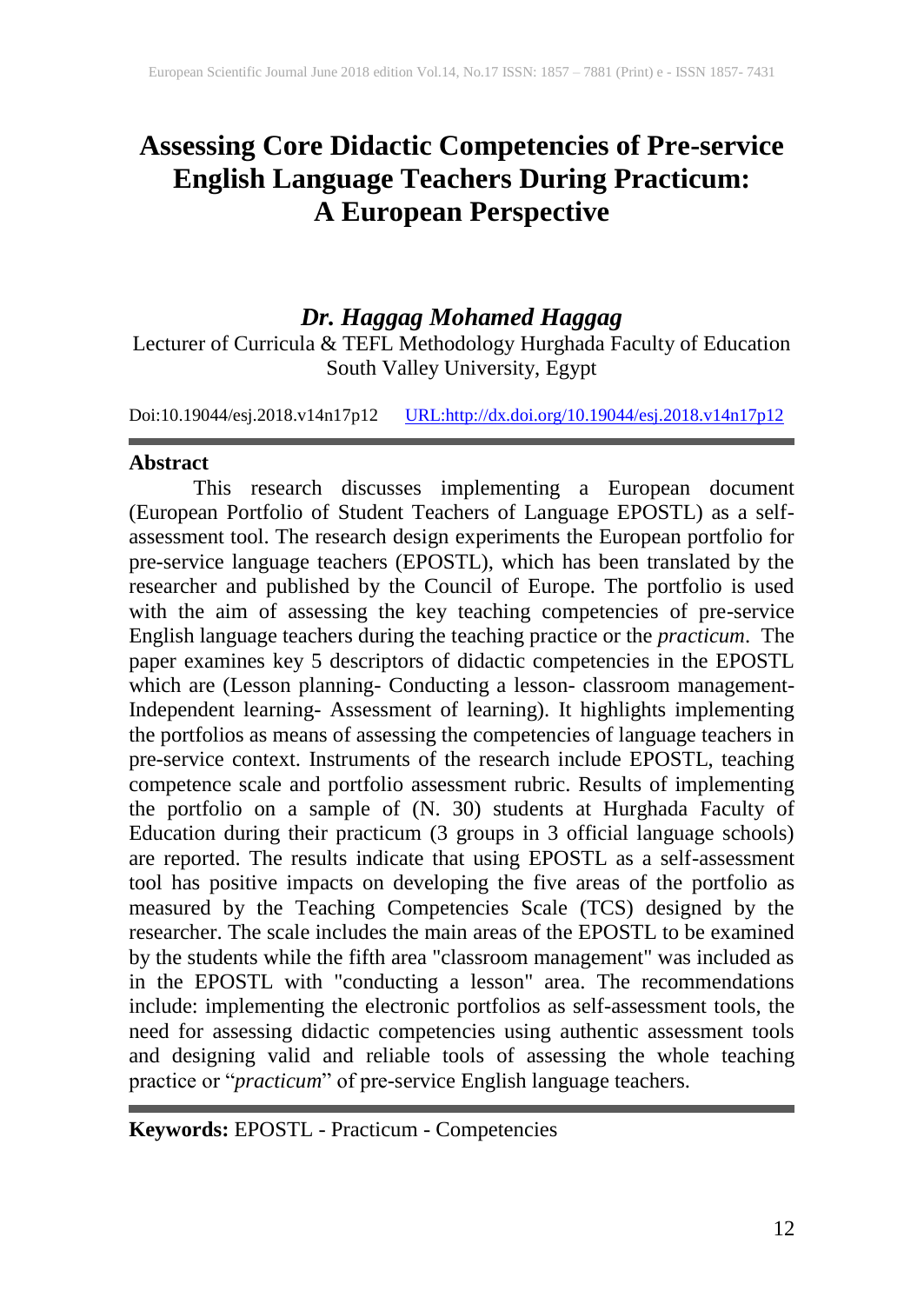#### **Introduction**

Assessment and learning are one; they both interrelate to achieve a better educational setting. Best assessment practices aim to promote learning as well as assessment. Lam (2016, p.1) asserts that "from mid-1990s, assessment for learning AFL has been extensively promulgated for enhancing teaching and learning within various school and university contexts, as opposed to assessment of learning AOL which aims to judge learning for the purpose of certification". Despite the formative potential of AFL, to promote these practices various assessment tools such as tests, quizzes and portfolios are used to coin both learning and assessment.

Portfolios have been used in various frameworks to stimulate both reflection and developing different skills. They are divided into teacher portfolios and student portfolios; they can be in electronic or paper formats and both formats can be used for reflection and assessment purposes. In this research a paper teacher portfolio is targeted and used as a reflective and assessment tool. According to (Dineke, 2006), the first introduction of the portfolios was in 1970s. They are used to stimulate reflection on teaching and to emphasize behaviors and competencies. Korthagen (2004, p. 80) presented the following framework for reflection during teaching:



Figure (1) Korthagen (2004) Teacher reflection

In the above figure, Beliefs refers to teacher perceptions, identity, refers to teaching approaches while mission is concerned with aims and goals. The above process of reflection aims to develop competencies and behaviors in a distinctive environment. Portfolios can be used not only for reflection but as assessment tools in various contexts including pre-service teacher education.

Teacher education programs should integrate assessment portfolios for the purpose of improvement. For instance, Strudler & Wetzel (2012, p. 163) expressed the view that "in assessment portfolios, standards and evaluation rubrics provide direction for artifact selection and organization of the ESP. Students create these portfolios to satisfy outside readers,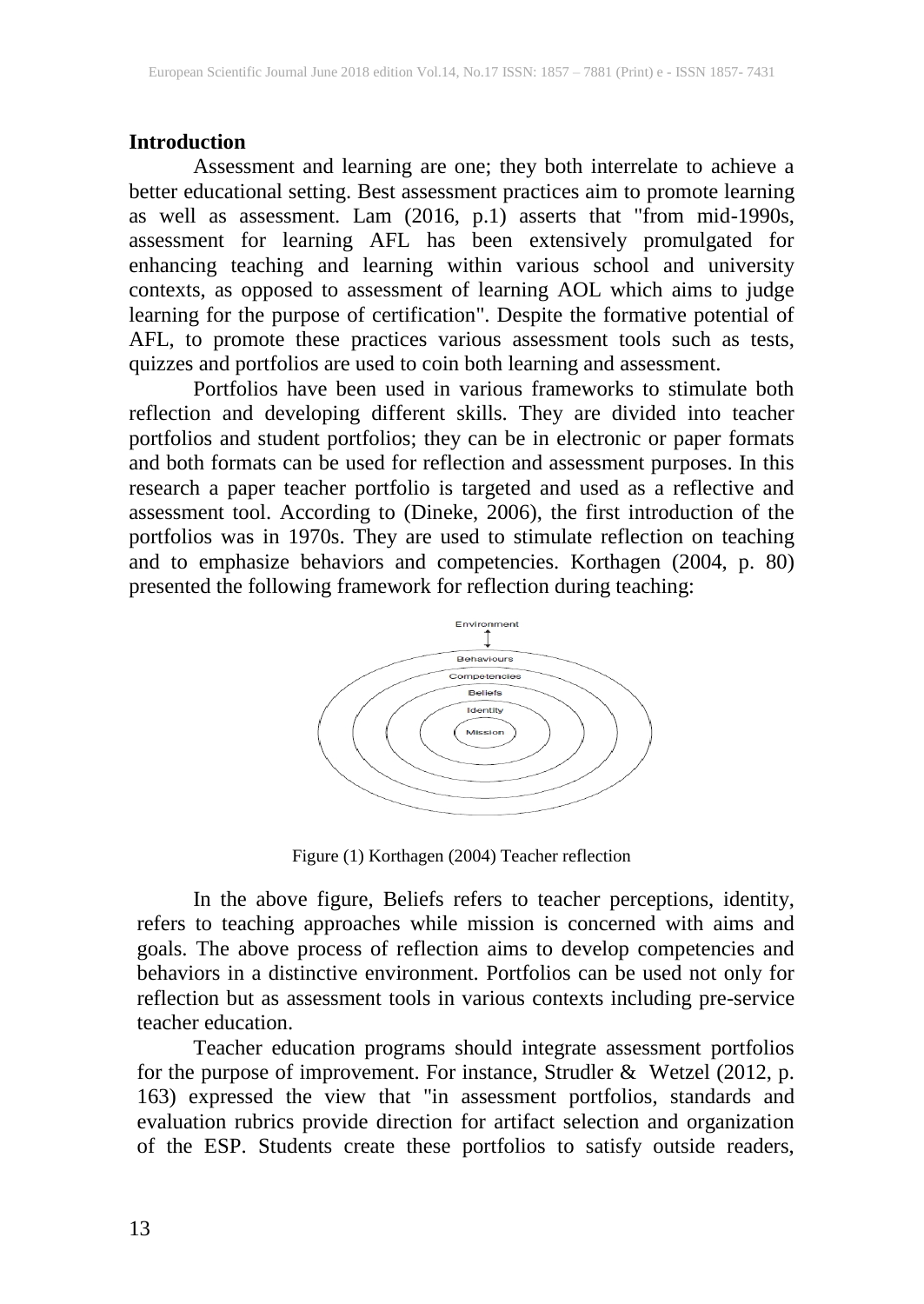mentors or reviewers. Colleges of education aggregate and disaggregate the evaluation data to demonstrate that teacher candidates within the program are meeting the necessary standards. They also use the data to inform where improvements may be required". For instance, Land & Zemabl Soul (2003) stressed that portfolios help pre-service teachers to document and explore principles of light. They can be used for analysis of previous work and new experiences as well as for mentoring purposes. Assessment portfolios follow guidelines and standards that cope with the targeted competencies in a teacher preparation program.

This research attempts to use a European portfolio for both the reflective and assessment purposes. The European Portfolio for Student Teachers of Languages (EPOSTL) is a document by the Council of Europe and The European Center of Modern Languages ECML in (2007). The key descriptors of didactic competencies in EPOSTL, which are tracked in the present research, are (Lesson planning- Conducting a lesson- Classroom management- Independent learning – Assessment of learning). In this research EPOSTL is used as a reflective assessment tool during practicum in an EFL context.

#### **Theoretical Framework**

This literature review discusses portfolios as assessment reflective tools, EPOSTL as the key assessment tool utilized in the research, a description for practicum in Egyptian teacher education programs and finally a discussion of competency and teaching competencies is presented.

#### **Portfolios**

Portfolios in education were firstly introduced in late 1980s (Hoxha & Tafani: 2015) to function and achieve various goals and objectives with their different components. For instance they can be used for assessing learning (Assessment Of Learning AOL) or they are used to promote learning (Assessment Of Learning AOL). They can be in a paper form like the type of portfolios used in this research or they can be electronic "eportfolios". Portfolios have mainly five features as identified by Janssens, Boes & Wante (2002); the first it is a collection of artifacts by the students. Second, it is a learner's responsibility to document his portfolio. Third, it is an illustration of student development. Fourth, it should include a reflection section to complete the meaning of the collected content. To sum up,, the portfolio is a coaching tool to develop the student's skills. These features mark any portfolio whether a paper or electronic one, a student or a teacher portfolio. Portfolios have many advantages and benefits for skills development.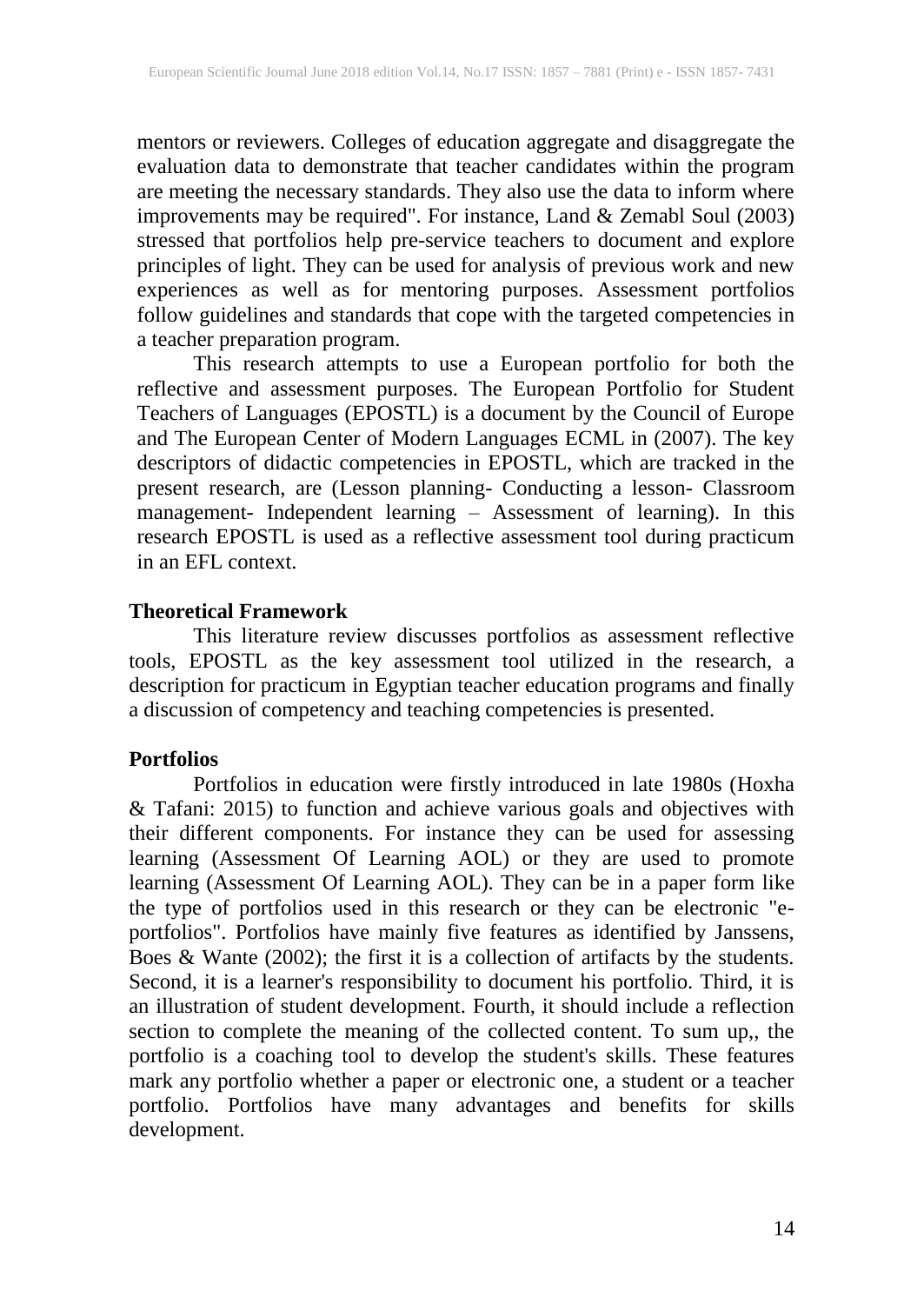There are many benefits for the portfolios in both foreign language education and teacher education regardless of their limitations. Huang (2012, p. 1) stated that "using portfolios in foreign language education have lots of benefits: offering a multi-dimensional perspective of student progress over time, promoting self-reflection and learner autonomy and integrating learning, teaching and assessment". Portfolios help teachers to gain insights about the learners and about their own skills' development. They are effective instruments for both learning and assessment as well regardless of their shortcomings in their application in large classes, time consumption and their use as summative assessments instruments rather than informative practices. These advantages vary according to the type of the portfolio. Barret (2002) argues that the portfolio as an adjective describes its purposes; these purposes include learning, assessment, best work, marketing and employment portfolio. In this research, the portfolio is used as an assessment tool for assessing student teacher's didactic or teaching competences.

Portfolios have long been used for purposes of learning as well as assessment. For instance, Cain (2005, p.79) highlights the use of portfolios as assessment tools for both product and process assessments. She states that "Portfolios capture both the product and process of assessment tasks. The product assessment is represented in the actual documentation of accomplishment and the progress related to specific competencies (the evidence). The process encompasses the dynamic activities of production, collection, selection, reflection, and projection, which are critical to the construction of the portfolio". Shackelford (1996, p. 31) stresses that "as assessment tools, portfolios are an integral element of "authentic" and "performance" assessment systems for enhancing and evaluating hard to measure skills. Unlike traditional forms of assessment designed to evaluate isolated facts and skills, portfolios effectively, efficient and meaningfully capture student learning over time and across disciplines". Portfolios can be used for the purposes of performance-oriented assessment not only for product oriented assessments. They tend to track the whole performance not only the final product. One of the important portfolios that were used in teacher education programs in many countries in Europe and Asia for various purposes is the EPOSTL. Following is a description for this portfolio.

## **EPOSTL**

The European Portfolio for Student Teachers of Languages (EPOSTL) is a document by the Council of Europe and The European Center of Modern Languages ECML in 2007 in both English and French languages. It was translated into (11) different languages and the author translated the Arabic version. According to Newby (2011), one of its authors, EPOSTL is a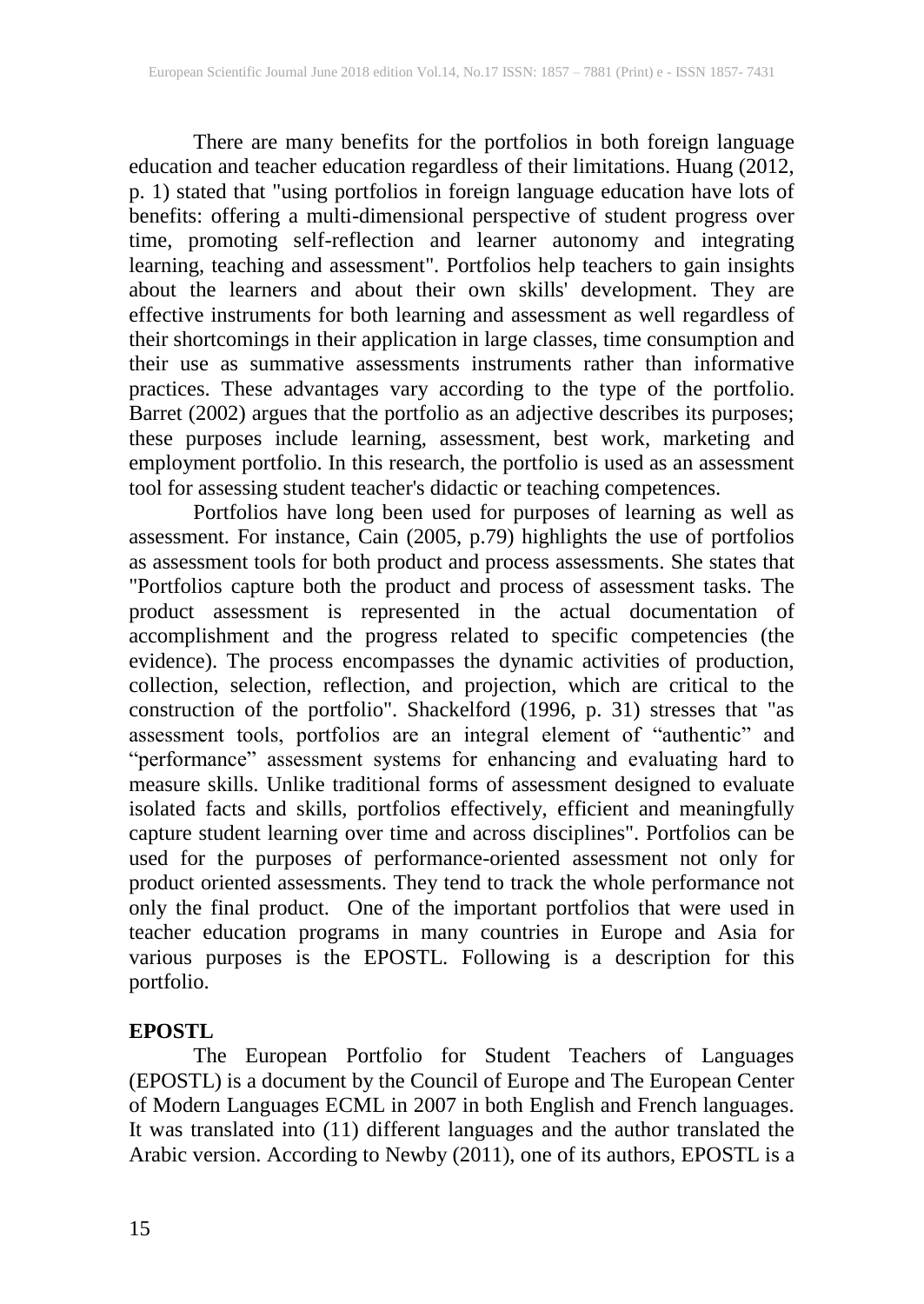didactic portfolio which targets the pre service teachers (student teachers). It helps them to prepare for future teaching profession with the framework of reflection they have during their practicum. The portfolio is a valid self reflection and assessment tool.

The EPOSTL has many five main aims in its four main contents (EPOSTL: 2007). First is to encourage student teachers to reflect on their competences. Second is to help students to prepare for future profession. Third is to promote discussions with peers, teachers and mentors. Fourth is to facilitate self-assessment of the developing competences. Fifth is to provide an instrument that charts progress. These aims can be achieved through the six contents of the EPOSTL. The first is the *personal statement* where student teachers reflect on their teaching philosophy. The second is *selfassessment* where students use can do descriptors. The third is a *dossier* to provide evidence and examples of work. The fourth is a *glossary* of terms used in teaching and learning. The fifth is the *index* of terms used in the descriptors. The sixth is the *user's guide* which gives details about the EPOSTL.

The EPOSTL has covered a gap in addressing four main competencies (language/cultural competence, learner's competence, student teachers' competencies and teacher education). The following figure (2) clarifies the position of EPOSTL in the European education and policy (Newby: 2011).





The above figure (2) relates EPOSTL to the constitution that governs the European education names Common European Framework of Reference CEFR and other documents as ELP and EPLTE. It is a key document that can be mainly used in a pre-service context compared another document EPLTE that can be used in an in service context. The figure shows why and how the EPOSTL was used in Europe. The above figure also knows that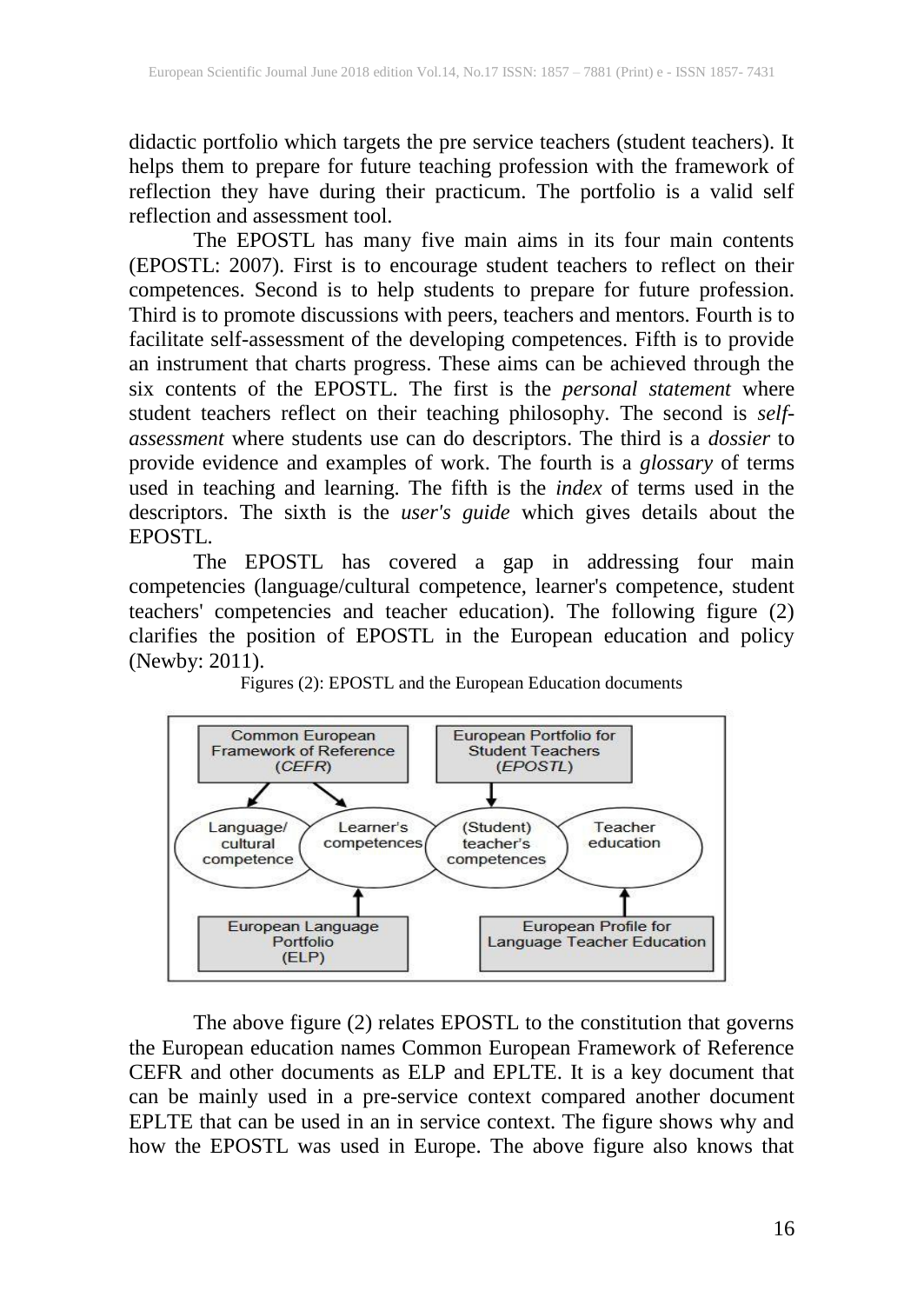these elements can be examined in other European contexts since the processor layer (student-teacher) is not culture-oriented.

### **Practicum**

Practicum or teaching practice is an essential important part of any teacher education system and it is valued by the student teachers as well (Wilson: 2006, Beck & Kosnik: 2002). In the Egyptian context, student teachers do their practicum in the last two years of their first degrees and in some post-graduate programs as well. They are assigned in group that vary to the maximum of 10 students and are assigned to a mentor from the school and to another from the university. They spend these 4 semesters teaching the courses of their schools they are in with the help of their supervisors and mentors. The practicum in Egypt is a compulsory course for students to attend regularly to pass; otherwise they fail the whole academic year. This explains why it is very important to students' academic degree and future career besides the value it adds to their teaching skills.

The practicum or teaching practice stems from the early ideas by Dewy (1938) which view experience as a key element for a real learning. It also relays on Vygotsky (1986) views about exposing the learner to challenges that go beyond his current level of competence. There are various views about what a good practicum is (see Hammond: 2013&Ulvik & Smith 2011). One of the comprehensive listing for a high quality practicum program is that by Eyers (2005) who viewed a good practicum integrates theoretical knowledge with practice. It also should be based on cooperation and partnership between teacher education institutions and schools. It also should follow clear progressive stages for teacher development. It should follow effective assessments and evaluations for goals, resources, needs and implications. A combination of on-campus and in-school units and modules should be articulated. The well selected school mentors should also initiate writing effective reports about student teachers' performance. These qualities may guarantee an effective practicum

## **Didactic competencies**

This research adopts the term "competency" to include the "competence" in teaching since they are interrelated and refer to "mastery or skill" but in different contexts. Although interchangeable, the term *competence* refers to the cognition "knowledge" that we have in mind, while *competency* refers to the ability to perform tasks. Kianna (2018, p.1) expresses the difference in terms of skills "Competencies are the skills a person have that fulfill some requirement. Competence is a person's overall ability to fulfill those requirements. It can also mean a sustainable income, though that is not found very often today, and they do have different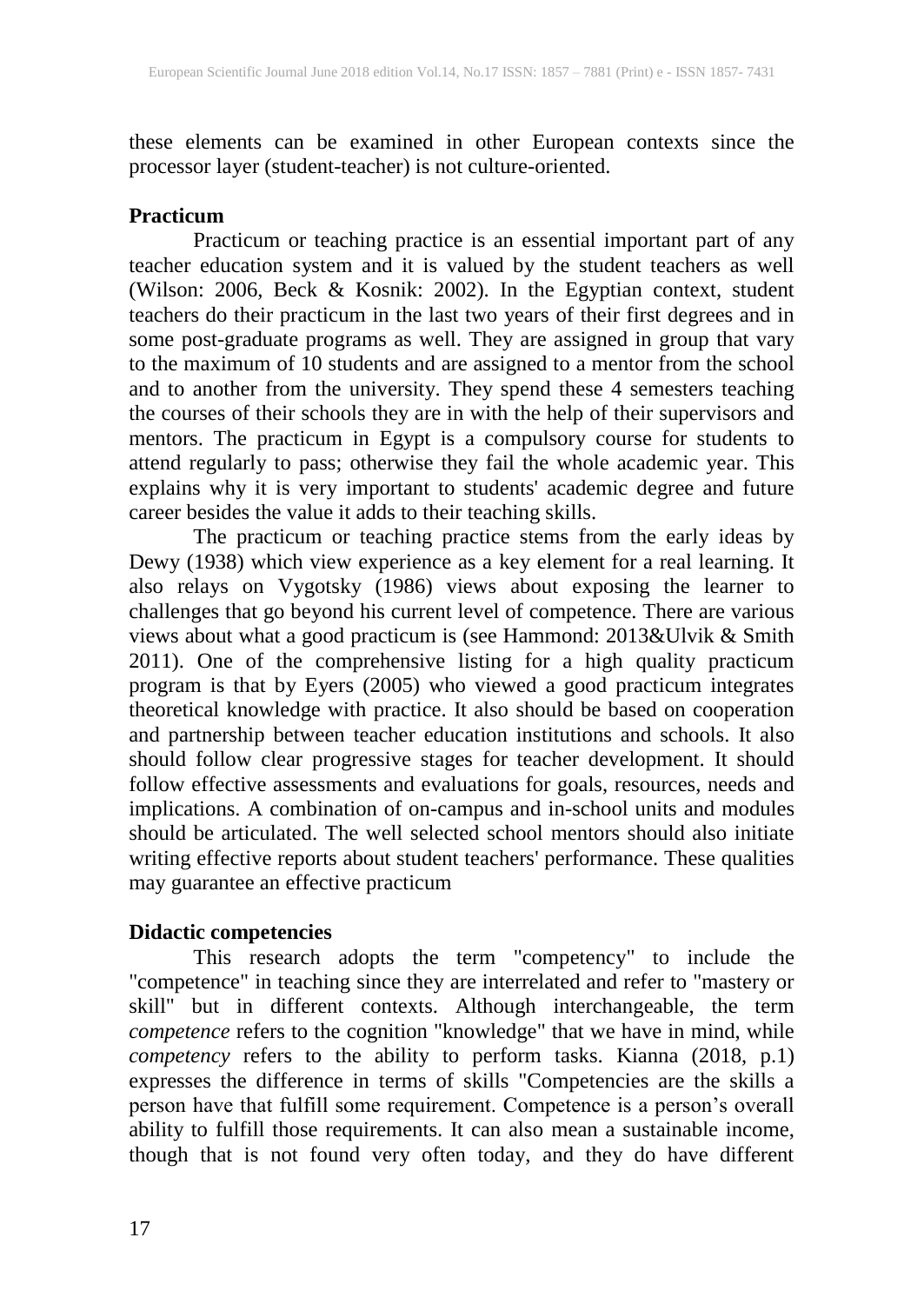technical meanings". A general definition for competency was presented by (Tigelaar et al. (2004) to mean the level of integration of knowledge, skills, and attitudes.

Since competency was used in literature to refer to performance, which is the core of this research, the research uses the term competency to mean the different competences that should be mastered and performed by the pre service teachers as identified by EPOSTL.

The concept of competence is perceived in many aspects. Newby (2011, p. 15) argued that three hypotheses can be perceived about competence:

"The first is the widespread acceptance that language is essentially a cognitive phenomenon and that the use of the linguistic code of a language (performance)…. The second is the recognition that the subject of linguistic description is not only the mental processes that steer language but the speech community and culture …. The third is that language analysis must include not only the systems and rules but also language use."

Competence has also been compared with "performance" in both language skills as well as pedagogical skills (see Tomasello (2003), Robinson & Ellis (2008) and Hole (2009)). Newby (ibid, 25) expresses the view that "the scope of competences described in the Common European Framework of Reference CEFR extends beyond the merely cognitive, linguistic and functional to include general competencies which are based on the potential of a school language learning environment to provide a framework in which personal, social and culture competences can be enhanced". Due to this significant impact of the different "competencies "that teachers should master, the European Portfolio for Student Teachers of Languages was designed to track these competences.

#### **European Portfolio for Student Teachers of Languages EPOSTL:**

EPOSTL has 295 descriptors that are regarded as core teaching competencies which language teachers strive to attain. These descriptors have to be reflected over different periods of times and stages during the practicum (ibid).Student teachers can color the bar of competence according to their assessments. A bar like in figure (3) should be similar to final descriptor completion.

Figure (3): Example descriptor from EPOSTL

I can create a supportive atmosphere that invites learners to take part in speaking activities.

24.10.06 18.1.07  $6.3.06$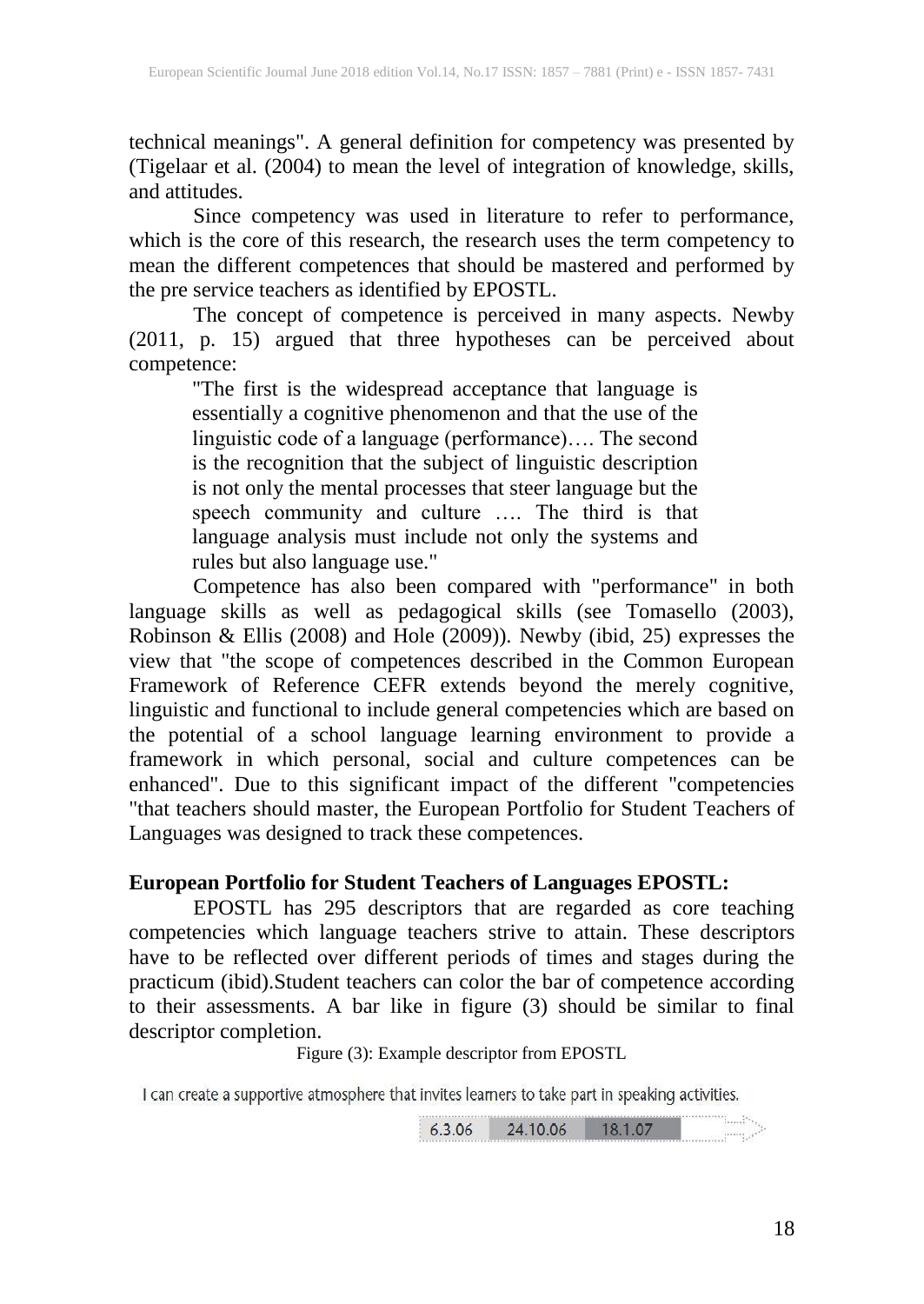The figure shows the systematic and clear tracking of the competencies tracking is. Student teachers write the dates of their reflection as shown above. The figure also shows that the above competence or descriptor responses still need more time to be complete and to show mastery. This example shows how EPOSTL reflects the idea that becoming a good teacher is a long life process. The research follows EPOSTL key descriptors of didactic competencies. These competencies are lesson planning, conducting a lesson, independent learning, and assessment of learning. In this research, these competencies are reflected, tracked and developed.

Karimi (2014, p.3) views the didactic competencies as "an integration of professional knowledge, skills and attitudes to enable {teachers} to do their roles and effectively influence the students' learning process". He argues that there are three main competencies in literature; the first is professional attitudes, second are the didactic competencies and finally subject matter competences. He further argues that teaching competencies are results of integration between knowledge, skills and attitudes. In her study, Paisi (2014) examined the didactic competences of primary schools teachers. These competencies include specialty competencies (such as familiarity with the scientific content), psycho-pedagogic competencies (as recognizing students' profile) and socio-managerial competences (such as students' organization and group cooperation). These competencies are also included in the various descriptors of EPOSTL.

#### **Research Hypotheses**

3.1. There are statistically significant mean differences between participants' mean scores of the participants on the core didactic competencies scale favoring the post application.

3.2. There are no statistically significant mean differences between the mean scores of the participants in the pre-post application on EPOSTL assessment rubric.

## **Method**

The research followed the quasi-experimental design, where participants were exposed to an independent variable (EPOSTL) and then pre post tests were run. Mean differences were compared using SPSS program for both the didactic competencies scale's results and for portfolio rubric scores as well.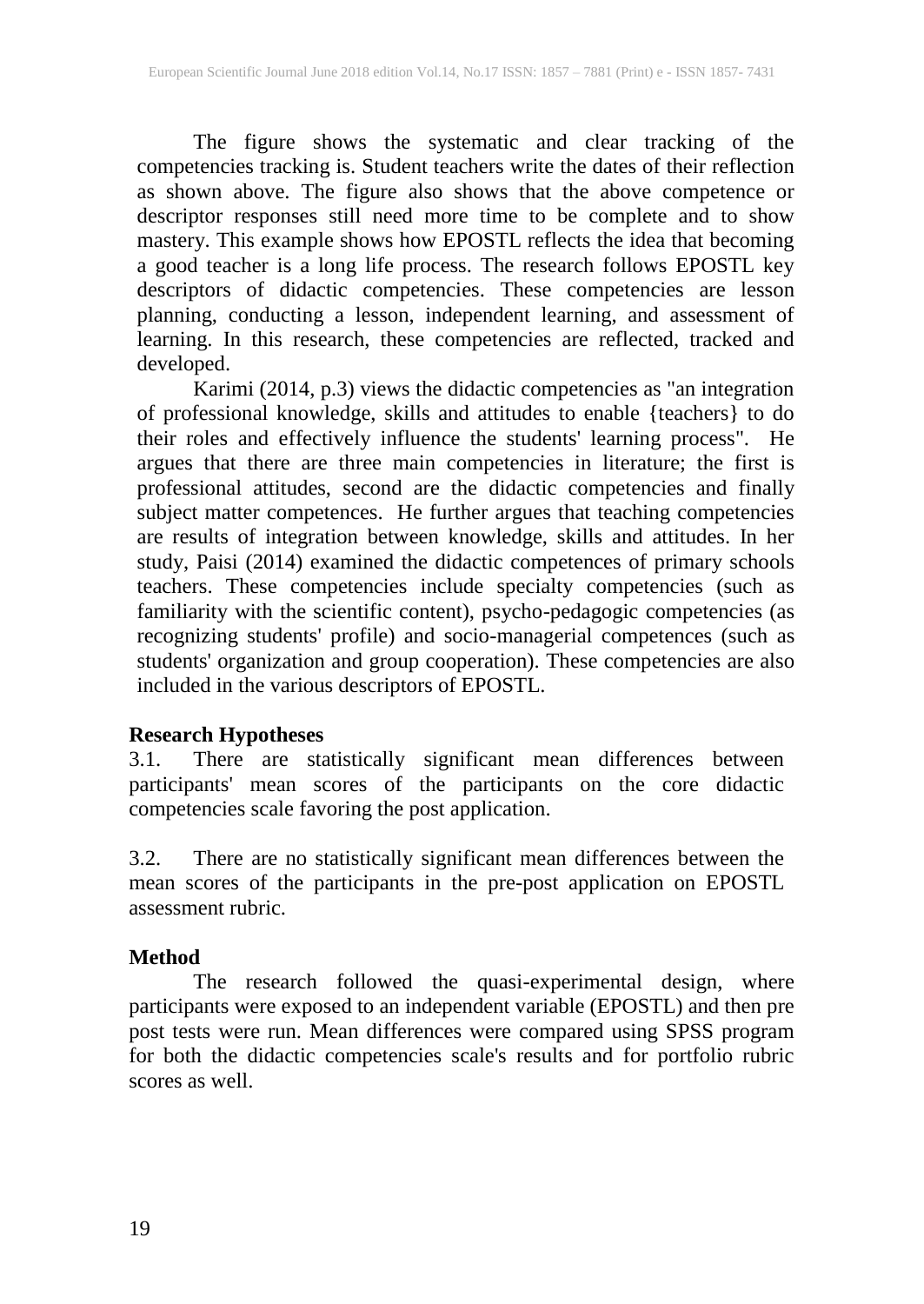## **Participants**

Number of (30) students from the fourth year English majors education at Hurghada Faculty of Education were randomly selected in the experiment during their teaching practicum course. Their practicum was at the academic year 2016/2017 (3 groups (10 students each) in 3 official language schools at Hurghada Administration, Red Sea Governorate). They were homogeneously adjusted according to grade (fourth year major education), specialization (English), and school type (practicum at official schools only). Participants were informed to complete the EPOSTL before they use it (pre testing) to identify their prior knowledge and to adjust their teaching competencies before the experiment.

## **Instruments**

The research utilizes the following three instruments:

3.2.1. The European Portfolio for Student Teachers of Languages EPOSTL, designed by The Council of Europe and The European Center for Modern Languages in Austria (Didactic Competencies section that includes lesson planning – conducting a lesson- Methodology- classroom management- assessment of learning ).

3.2.2. Core Didactic competencies scale of pre service English language teachers, designed by the researcher. It includes (50) items in the light of the five sections in the EPOSTL portfolio. The scale was validated by a jury of TEFL experts. They reported its content validity to achieve its aims.

3.2.3. Portfolio assessment rubric, designed by the researcher. It aims as assessing the participants' progress over EPOPSTL portfolio. It includes indicators for assessing the areas of EPOSTL portfolio. Content validity was calculated to the rubric. The jury agreed on the following domains of the rubric (lesson – conducting a lesson and *"classroom management*"- Methodology- assessment of learning). They recommended adding classroom management to conducting a lesson domain.

## **Delimitations**

The research was delimited to (30) pre service student teachers at Hurghada Faculty of Education, English majors department. It was also delimited to the five didactic competencies at the EPOSTL which are (lesson planning – conducting a lesson- Methodology- classroom managementassessment of learning). As to place, the experiment was conducted at Hurghada administration, Red Sea Governorate, Egypt. The experiment was delimited to a number of 3 groups with a total number of 30 students from an official language school, Hurghada administration, Red Sea, Egypt.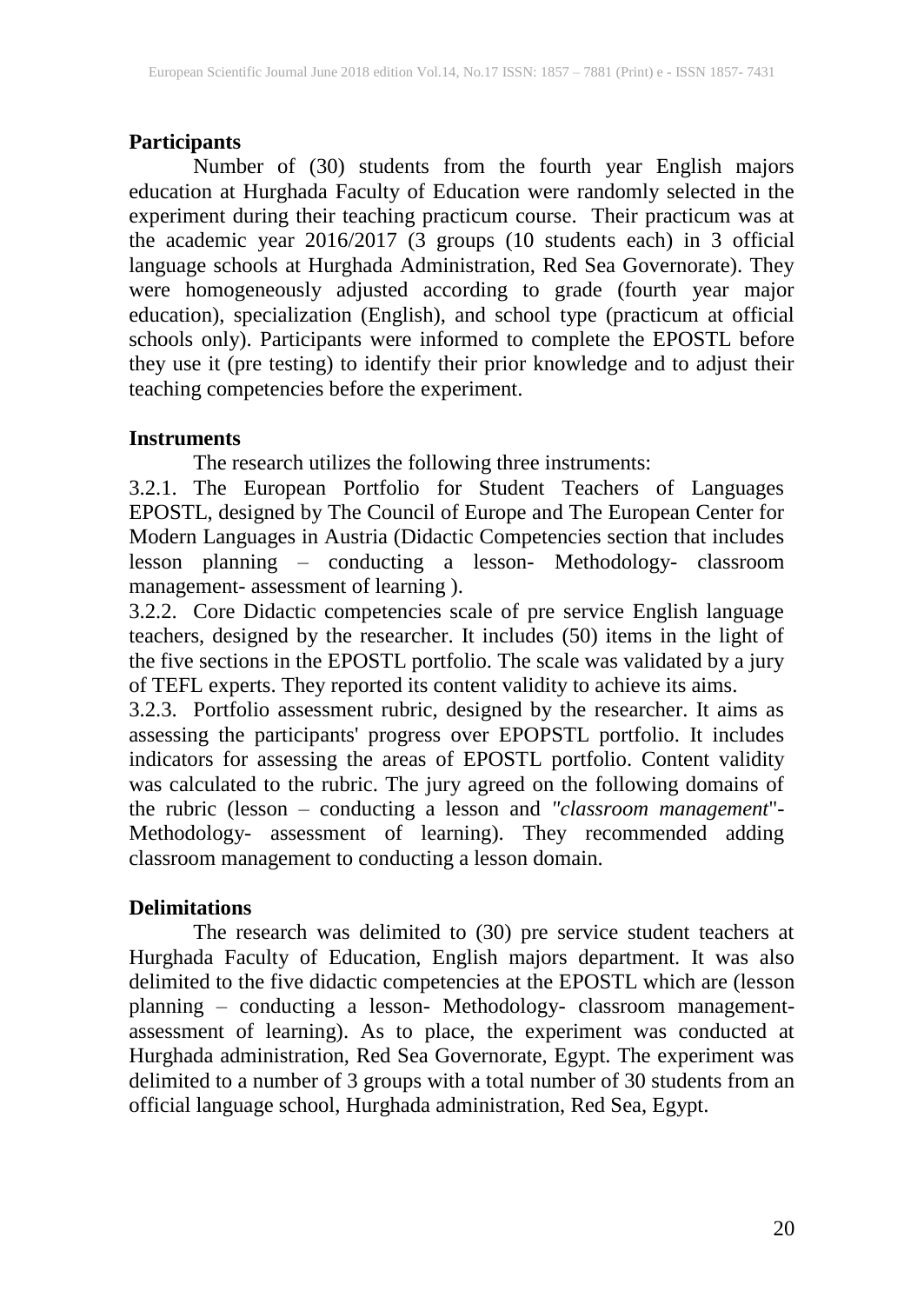#### **Design**

The participants (30) from fourth year English majors department were randomly selected to participate in the experiment. They were encouraged to use the self-reflection tool which will help them to track their teaching skills development. Students received a free course from the languages and research center at the college to encourage them participate in the experiment for a whole academic year from  $10<sup>th</sup>$  of October (2016) till 10<sup>th</sup> of May (2017). Students were first introduced with EPOSTL in a workshop by the researcher at College Language Center and were handed the EPOSTL. They were acquainted with its sections and trained on how to complete its descriptors. They were exposed during the workshop to good and bad practices for portfolio completion. They were informed about its objective as a tracking tool and assessment tool as well for their teaching development. They were also informed that the aim behind this experiment is to help them track their progress and determine their core teaching skills' development and is not a grade consideration tool like tests and exams. Three mentors from the participating schools attended the workshop and were acquainted with how to track the participants' progress and mentor their development. Participants agreed on the following schedule for the experiment.

|                       | Month      | Content area / EPOSTL                                            | Assessments                            |
|-----------------------|------------|------------------------------------------------------------------|----------------------------------------|
| Sat. 8th              | October 16 | Preliminary workshop and leading in.                             | Sampling $/30$                         |
| Thu. 13 <sup>th</sup> | October 16 | First day (Area one planning a lesson"                           | -Self-reflection                       |
|                       | Nov. 2016  | Planning and methodology                                         | -Self-reflection                       |
| Thu. 22nd             | Dec. 2016  | -To complete area 2 conducting a lesson.<br>-Meeting with mentor | -Mentor meeting<br>-Researcher meeting |
|                       | January    | Semester break and exams                                         |                                        |
| Thu, $16th$           | Feb. 2017  | -To complete area 3 Methodology                                  | -Self-reflection                       |
|                       | March 2017 | -To complete area 4 classroom management                         | -Self-reflection                       |
|                       | April 2017 | -To complete area 5 Assessment of<br>Learning                    | -Self-reflection                       |
| Thu. $27th$           | April 2017 | -To complete missing areas<br>-Meeting with mentor               | -Self-reflection<br>-Mentor meeting    |
| Thu, $11th$           |            | -Final meeting / Reports / copy portfolio                        | -Researcher/mentor                     |

Table (1): EPOSTL scope and sequence during practicum including assessment plan

Following the above schedule, students were acquainted with domains to complete in EPOSTL, how to complete it and what procedures to follow after its completion. Students were informed about the start and end dates as well as training days which were on the last day of the week due to college procedures and schools vacancy, in their timetables.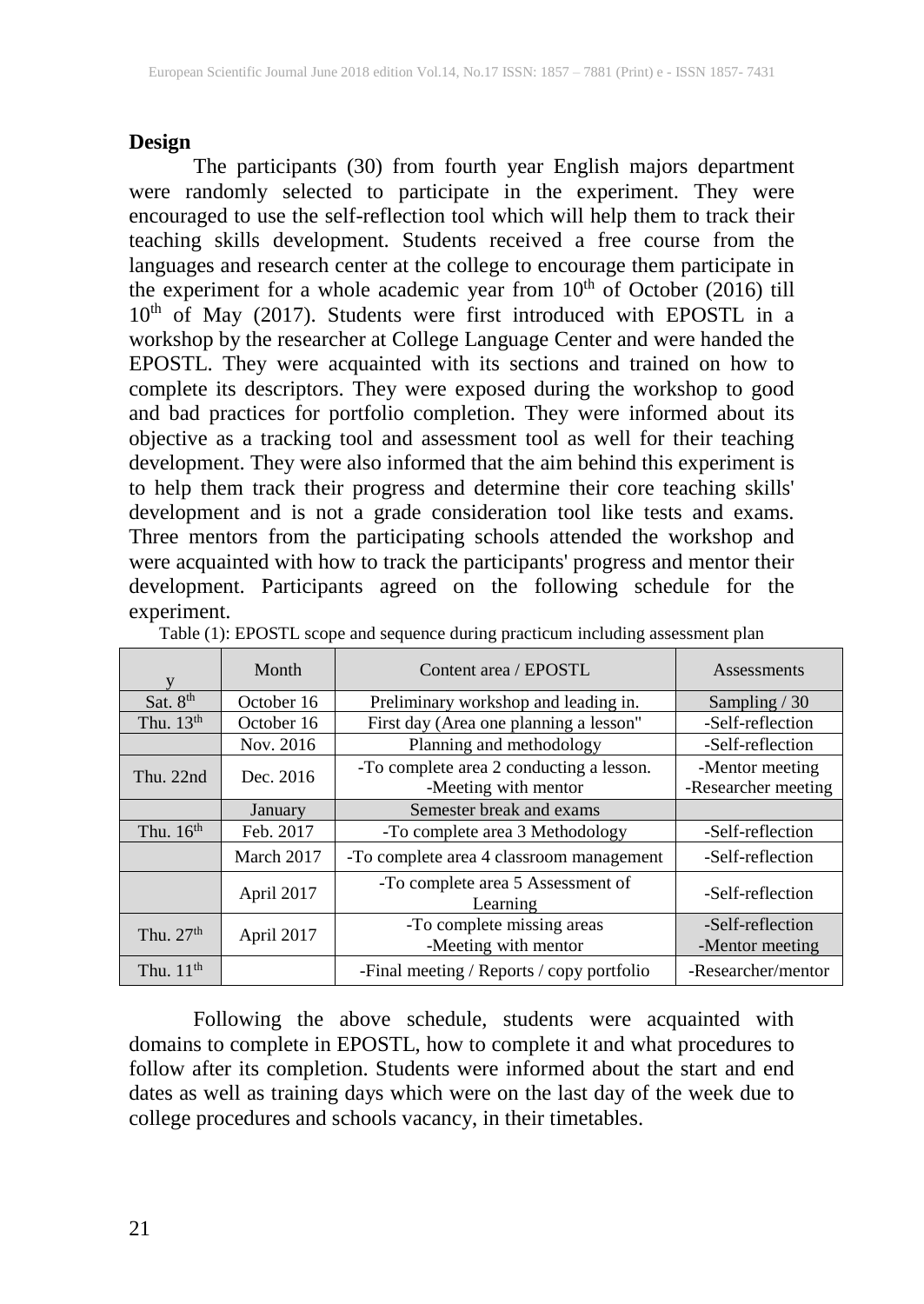## **Findings and discussion**

Results of this research were mainly obtained from two instruments that answer the two research hypotheses. Using SPSS statistical program the following results were obtained to answer the research hypotheses.

*6.1. There are statistically significant mean differences between participants' mean scores of the participants on the core didactic competencies scale favoring the post application*

To answer this hypothesis, a validated didactic competencies scale for pre service English language teachers was designed by the researcher. The questionnaire was applied before and after the application of EPOSTL. Means were compared after encoding responses using a scale from 1-5, then, total responses were summed (Sum. 150). The following table (2) indicates the descriptive statistics of the obtained results. It shows the differences in means in the two tests for the pre and posttests (89 and 105.10) respectively. Table (2): Descriptive Statistics

| <b>Statistics</b> | N  | Std. Deviation<br>Mean |        | Std. Error<br>Mean |  |
|-------------------|----|------------------------|--------|--------------------|--|
| Pre scale         | 30 | 89.00                  | 10.485 | 1.914              |  |
| Post scale        | 30 | 105.10                 | 11.330 | 2.069              |  |

Table (2) indicates that the scores are greater in the final testing and there is a development in their teaching competencies as shown in participants' means. To identify whether this difference in means is significant or not the following treatment was statistically run as table (3) indicates below.

Table (3) Comparing means

|                   | Test Value = $0$ |       |                 |                                                                              |        |        |  |  |  |  |
|-------------------|------------------|-------|-----------------|------------------------------------------------------------------------------|--------|--------|--|--|--|--|
| <b>Statistics</b> | T                | DF    | Sig. (2-tailed) | 95% Confidence<br>Mean<br>Interval of the<br><b>Difference</b><br>Difference |        |        |  |  |  |  |
|                   | Lower            | Upper | Lower           | Upper                                                                        | Lower  | Upper  |  |  |  |  |
| Pre scale         | 46.493           | 29    | .001            | 89.000                                                                       | 85.08  | 92.92  |  |  |  |  |
| Post scale        | 50.808           | 29    | .001            | 105.100                                                                      | 100.87 | 109.33 |  |  |  |  |

Table (3) shows that comparing the two means resulted significant differences at level (0.05) as the shaded areas in the table show. These significant differences in means show that participants' core didactic competences had developed greatly due to the use of the independent variable which is EPOSTL. This also shows that the five basic teaching competences (lesson planning, methodology, classroom management,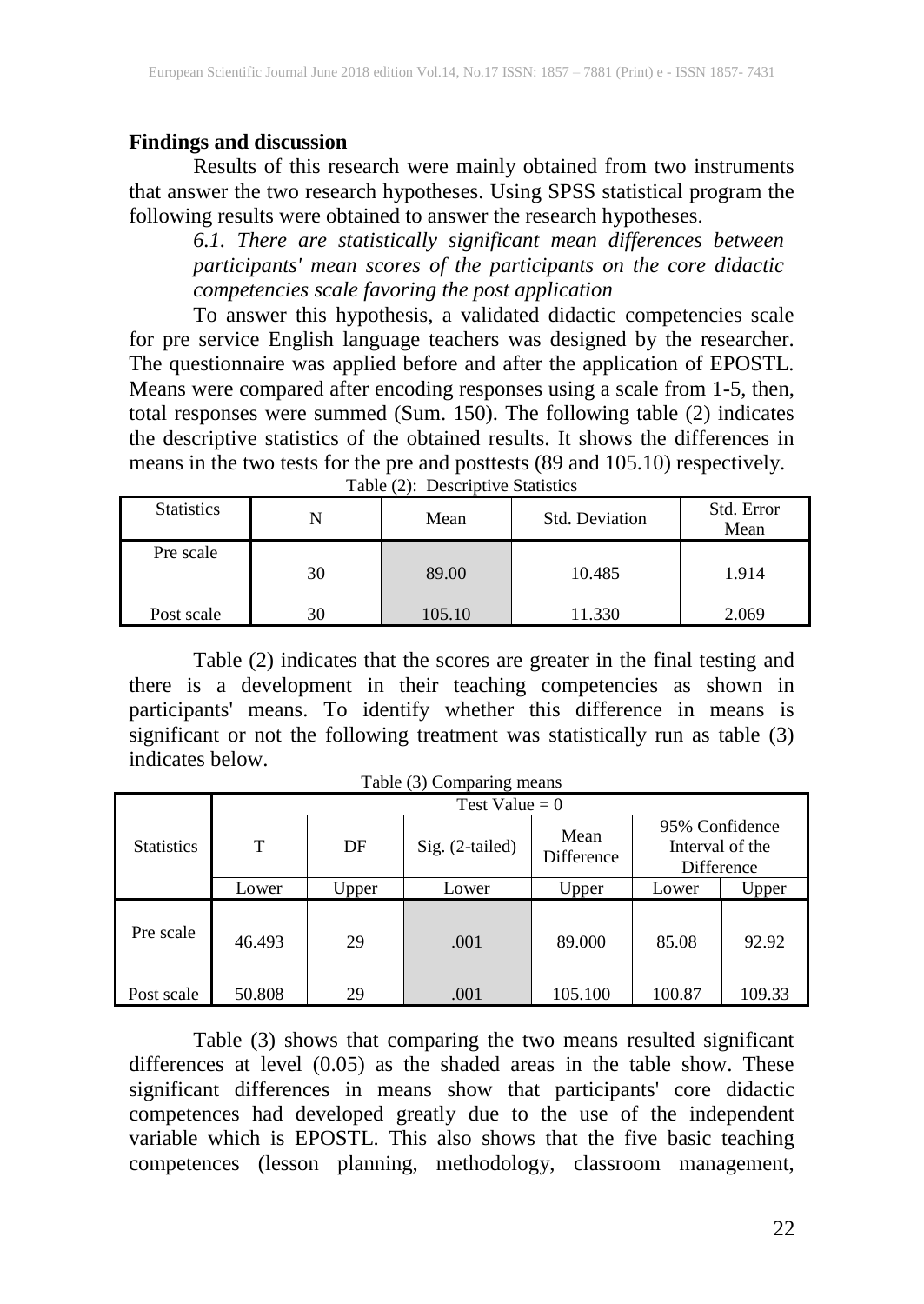conducting a lesson and assessment of learning) can be developed if portfolio is effectively used following the steps of the experiment to assess these competences. How did the research assess the portfolio? The answer to this question is included in the following hypothesis.

6.2. *There are no statistically significant mean differences between the mean scores of the participants in the pre-post application on EPOSTL assessment rubric.* 

To answer the above hypothesis, a portfolio assessment rubric instrument was designed by the researcher to assess EPOSTL responses by participants. It includes indicators for assessing the teaching competencies in EPOSTL portfolio. Responses of the participants were encoded using a scale from 1-3 with a total of 100 marks for the whole responses. Then, following a pre post analysis using SPSS the following descriptive data were obtained. Table (4): Descriptive Statistics

| <b>Statistics</b> | N  | Mean  | Std. Deviation | Std. Error<br>Mean |
|-------------------|----|-------|----------------|--------------------|
| Pre-rubric        | 30 | 46.80 | 8.692          | 1.587              |
| Post-rubric       | 30 | 62.87 | 16.298         | 2.976              |

The above table (4) shows the difference in means obtained from the rubrics and that the greater mean goes for post application (62.87) compared to (46.80) for the pre testing. This difference in means was analyzed statistically to verify if it is significant or not. The following table (5) shows the results of this analysis.

|                   | Test Value $= 0$ |       |            |            |                |                 |  |  |  |  |
|-------------------|------------------|-------|------------|------------|----------------|-----------------|--|--|--|--|
|                   |                  |       |            |            | 95% Confidence |                 |  |  |  |  |
|                   |                  |       | Sig. $(2-$ | Mean       |                | Interval of the |  |  |  |  |
| <b>Statistics</b> | T                | DF    | tailed)    | Difference |                | Difference      |  |  |  |  |
|                   | Lower            | Upper | Lower      | Upper      | Lower          | Upper           |  |  |  |  |
| Pre-rubric        | 29.492           | 29    | .001       | 46.800     | 43.55          | 50.05           |  |  |  |  |
| Post-<br>rubric   | 21.127           | 29    | .001       | 62.867     | 56.78          | 68.95           |  |  |  |  |

Table (5): Comparing means

As table (5) shows, there are significant mean differences between the two means at the level (0.05) as the shaded area indicates (.01). This shows that students' responses on the EPOSTL statistically differ in the beginning and at the end of the experiment. These differences favor the post assessment of the EPOSTL; therefore, the obtained results assert that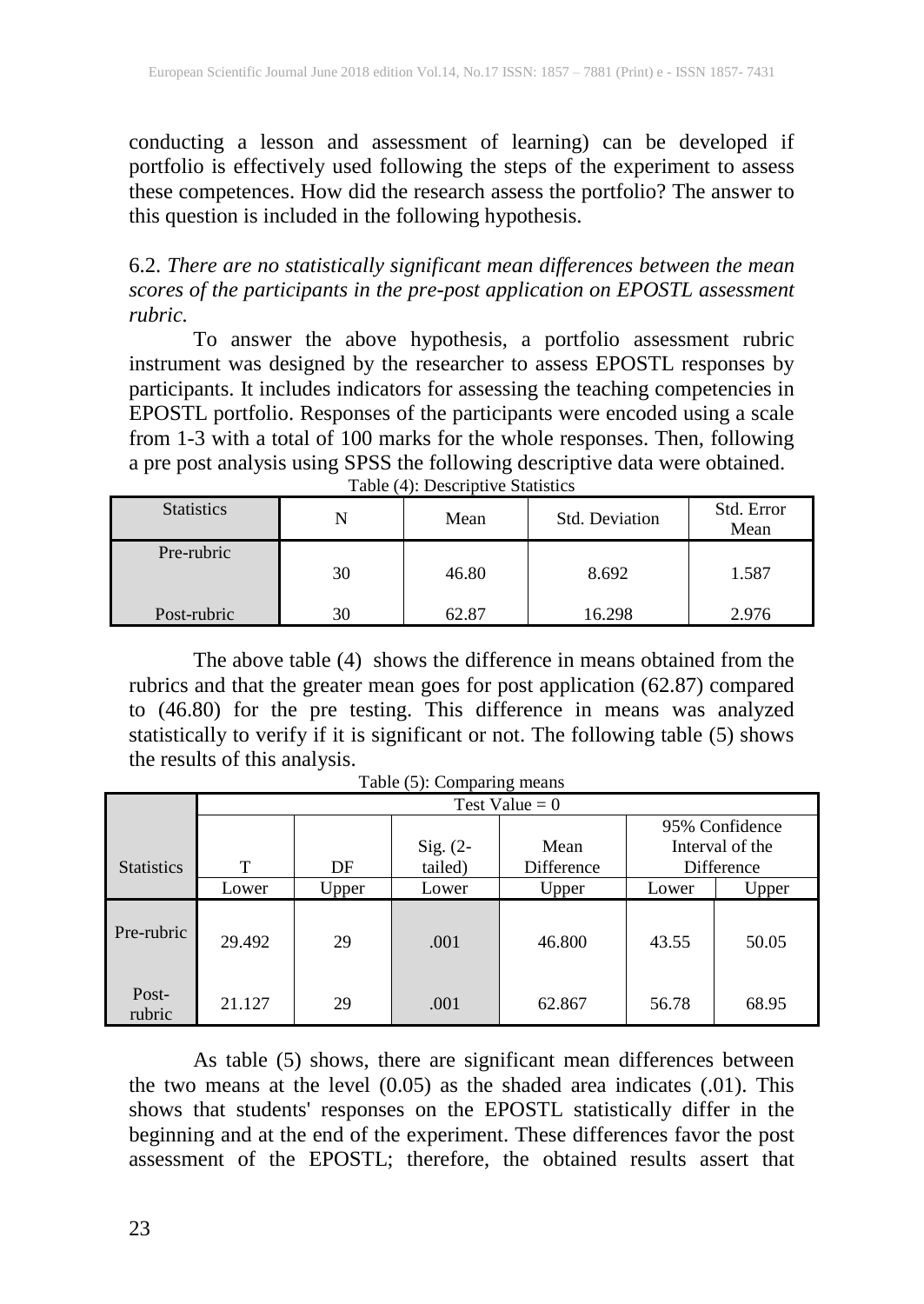participants' teaching competences were developed due to their use of the portfolio.

#### **Discussion**

Literature shows that using portfolios as assessment tools can promote various language areas, competencies as well as learning (Lam, 2015; Tigelaar, 2006; Van Der Shaft & Stokking, 2008; and Bobbette, 1999). Portfolios –though time consuming- can be a useful and interesting learning experience. For instance, Cimer (2011) examined the effect of portfolios on students' learning and skills that portfolios encourage student teachers to study regularly give feedback and reflect in an ongoing process of assessment. This review agrees with the results obtained from the participants with a difference in some teaching competencies since the study examines the effect of the EPOSTL on certain teaching competencies and domains.

Though the present study utilized the paper portfolio, the obtained results agreed with studies that utilized the electronic portfolio in developing pre-service teachers' competencies as well as reflection (see Lim, Chai & Churchill, 2011; Oakley, Pegrum & Johnston, 2014). The obtained results assert the use of portfolios as assessment tools in teacher education programs similar to the standardized tests. Pre-service teachers need to use various student-centered assessment tools to track and reflect on their performance. These results pursue the use of portfolios in teacher education programs in various cultural contexts.

The successful use of EPOSTL in tracking and developing the didactic competences of the student teachers agree with other similar experiments in different cultural settings. For instances, Schauber (2015) utilized EPOSTL for dialogic reflection in EFL teacher education. The study revealed that the portfolio contributes valuable core knowledge to the processes of "dialogic and mentored-reflection". These results agree with the feedback given by students as discussed before. Similarly, Straková (2009) examined piloting of the EPOSTL during two distinct periods. The first was done during pre-service teacher training in 2006. Students´ s task was to use the portfolio for about two semesters especially during their pre-service teacher practicum. Participants were advised to use the portfolio for better preparation for the lesson as well as to reflect on their teaching practices. The obtained results showed students' recognition of full worth of the portfolio. Students clearly found working with the portfolio is quite useful. They found that the descriptors of the portfolio are very helpful in the preparation for the lesson.

The followed steps in EPOSTL application agree with the suggested steps by Okumus & Akalin (2015 as well as Orlova (2011) for implementing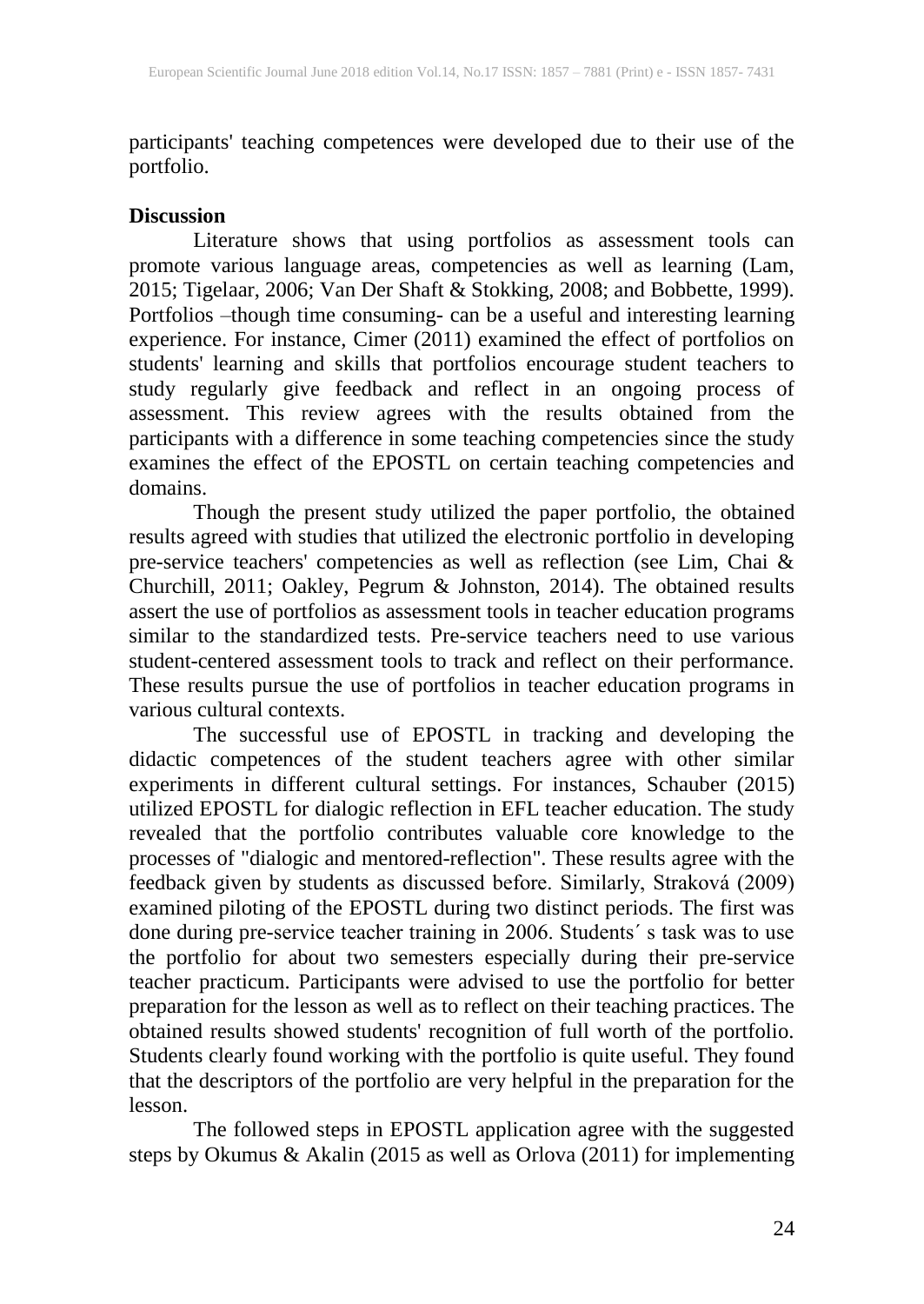EPOSTL. Applying the EPOSTL in a pre-service teacher education context should follow six steps clearly defined by (Dropulja, 2015, 17): "Stage 1: The EPOSTL should be introduced to the student teachers and the tasks in the Personal statement section should be set. Stage 2: Self-assessment sections should be selected. Stage 3: Descriptors should be integrated into the course. Stage 4: Descriptors should be employed for micro-teaching tasks. Stage 5: Student teachers should use the EPOSTL during their school practicum. Stage 6: Students' opinions of the EPOSTL should be surveyed". Following the above steps may increase the significance of EPOSTL in such a context.

#### **Conclusion and implications**

In this study, the European Portfolio of Student Teachers of Languages EPOSTL was used in a pre service teacher education program during practicum. The aim of the study was to verify how effective is the EPOSTL in tracking, reflecting and developing the teaching competences of the participants. Implementing the portfolio was run over a sample of (N.30) student teachers at Hurghada Faculty of Education during their practicum (3 groups in 3 official language schools). Five areas of the portfolio were measured by the Teaching Competencies Scale (TCS) designed by the researcher. Results showed that the portfolio has positive impacts over the five areas covered in the portfolio. The feedback and results obtained from the reflections sheets by the students stressed the view that EPOSTL can be used as both a reflection sheet and as an assessment tool in the EFL teacher education context. Implications included using the EPOSTL in both pre service and in service settings. It can also be used in various stages of education from primary to secondary stages as well. The portfolio can be used for both a summative and formative assessment although the formative assessment is greater in value due the reflection practices it promotes.

## **References:**

- 1. Barrett, H. (2002). Researching the Process and Outcomes of Electronic Portfolio Development in a Teacher Education Program, *Paper presented at the Society for Information Technology in Teacher Education Conference*, Nashville, pp. 17-23.
- 2. Beck, C. & Kosnik, C. (2002). Components of a good practicum placement: Student teacher per perceptions. *Teacher Education Quarterly*, 29(2), pp.81–98
- 3. Cain, M. (2005). *Developing portfolios for integrating teaching, learning and assessment,* Multimedia production center, School of Education, West Indies, Trinidad and Tobago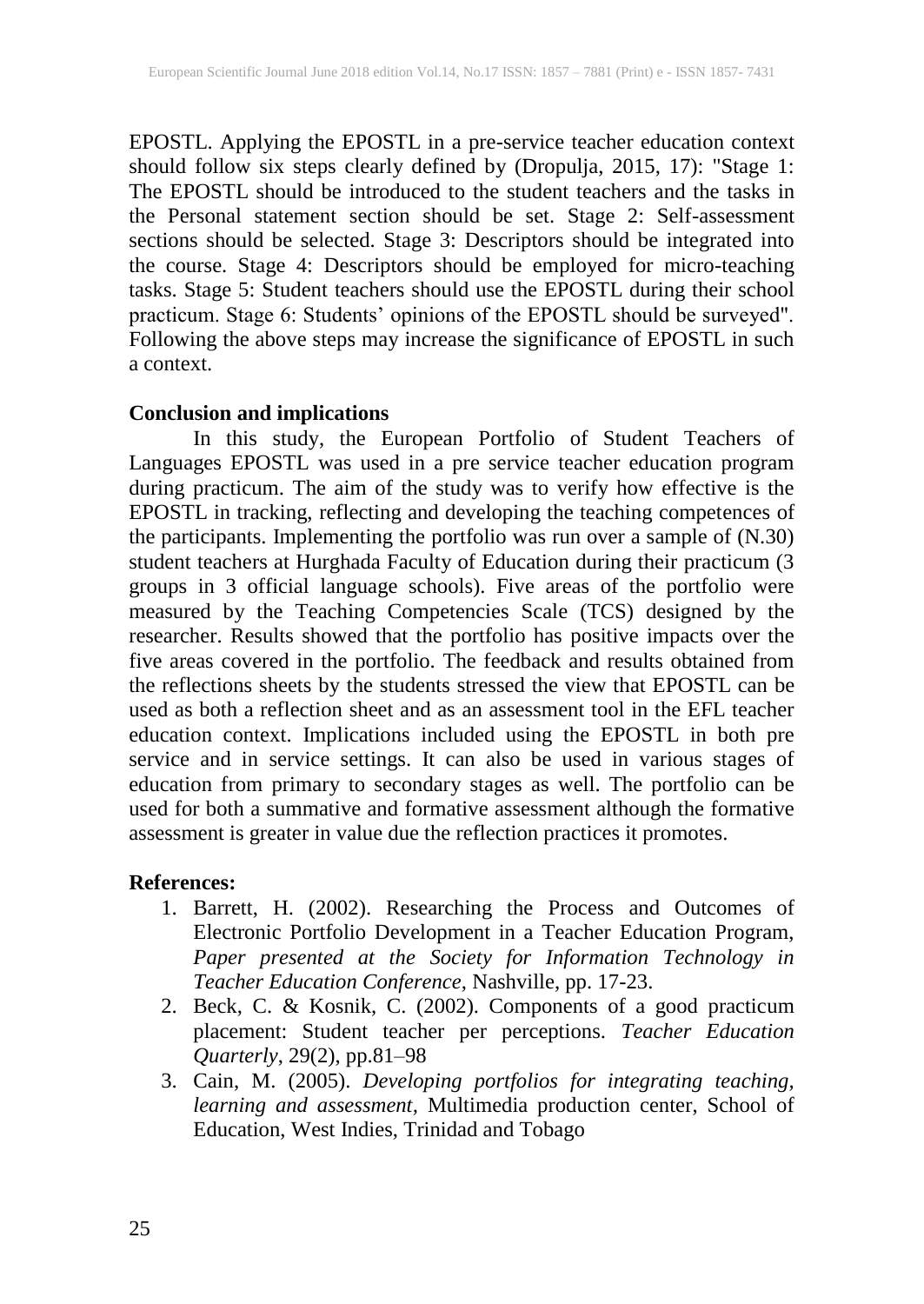- 4. Chauber, H. (2015). Using the EPOSTL for dialogic reflection in EFL teacher education, Gist education and learning research journal, N.11, 118-137
- 5. Dewey, J. (1938). *Experience and education*, New York: Macmillan Publishing Company
- 6. Dineke, T. et al. (2006). Portfolio as a tool to stimulate teachers' reflections, Medical Teacher, vol. 28, No. 3, pp.277-282
- 7. Dropulja, J. (2015). Perspectives of the EPOSTL by student teachers of English, *MA Thesis*, University of Rijeka, Croatia
- 8. Eyers, V. (2004). *Guidelines for the quality in the practicum*, National Institute for Quality Teaching and School Leadership, Australia
- 9. Hammond, D. (2013). Developing and sustaining a high quality teacher force. Asia Society Partnership for Global Learning- Global Cities Education Network (GCEN). Retrieved: <http://gelponline.org/sites/default/files/members-docyments.php>
- 10. Holme, R. (2009). *Cognitive Linguistics and Language Teaching*, Basingstoke: Palgrave Macmillan
- 11. Hoxha, M. & Tafani, V. (2015). European Portfolio for Student Teachers of Languages (EPOSTL): insights from student-teachers' feedback, *Academic Journal of Interdisciplinary Studies*, vol. 4 (3). Doi: 10.5901/ajis.2015.v4n3p71
- 12. Huang, J. (2012). The implementation of portfolio assessment in integrated English course, *Journal of English language and literature studies*, vol. 2, No 4, doi:10.5539/ells.v2n4p15
- 13. Karimi, F. (2014). Didactic competences among teaching staff of universities in Kenya, *International Journal of Higher Education*, vol. 3, No. 2, Doi: 10.5430/jjhe.v3n2p28
- 14. Kianna, (2018). Difference between Competence and Competency, Retrieved: [http://www.differencebetween.net/language/difference](http://www.differencebetween.net/language/difference-between-competence-and-competency)[between-competence-and-competency.](http://www.differencebetween.net/language/difference-between-competence-and-competency) Last visit {08-02-2018}
- 15. Korthagen, J. (2004). In search of the essence of a good teacher: towards a more holistic approach in teacher education, *Teaching and Teacher Education*, 20, pp.77–97.
- 16. Lam, R. (2016). Assessment as learning: examining a cycle of teaching, learning, and assessment of writing in the portfolio-based classroom. *Studies in Higher Education*, Vol. 41, No. 11, 1900-1917, [http://dx.doi.org/10.1080/ 03075079.2014.999317](http://dx.doi.org/10.1080/%2003075079.2014.999317)
- 17. Lim, C., Chai, C. & Churchill, D. (2011). A framework for developing pre-service teachers' competencies in using technologies to enhance teaching and learning, *Educational Media International*, Vol. 48, No. 2, 69-83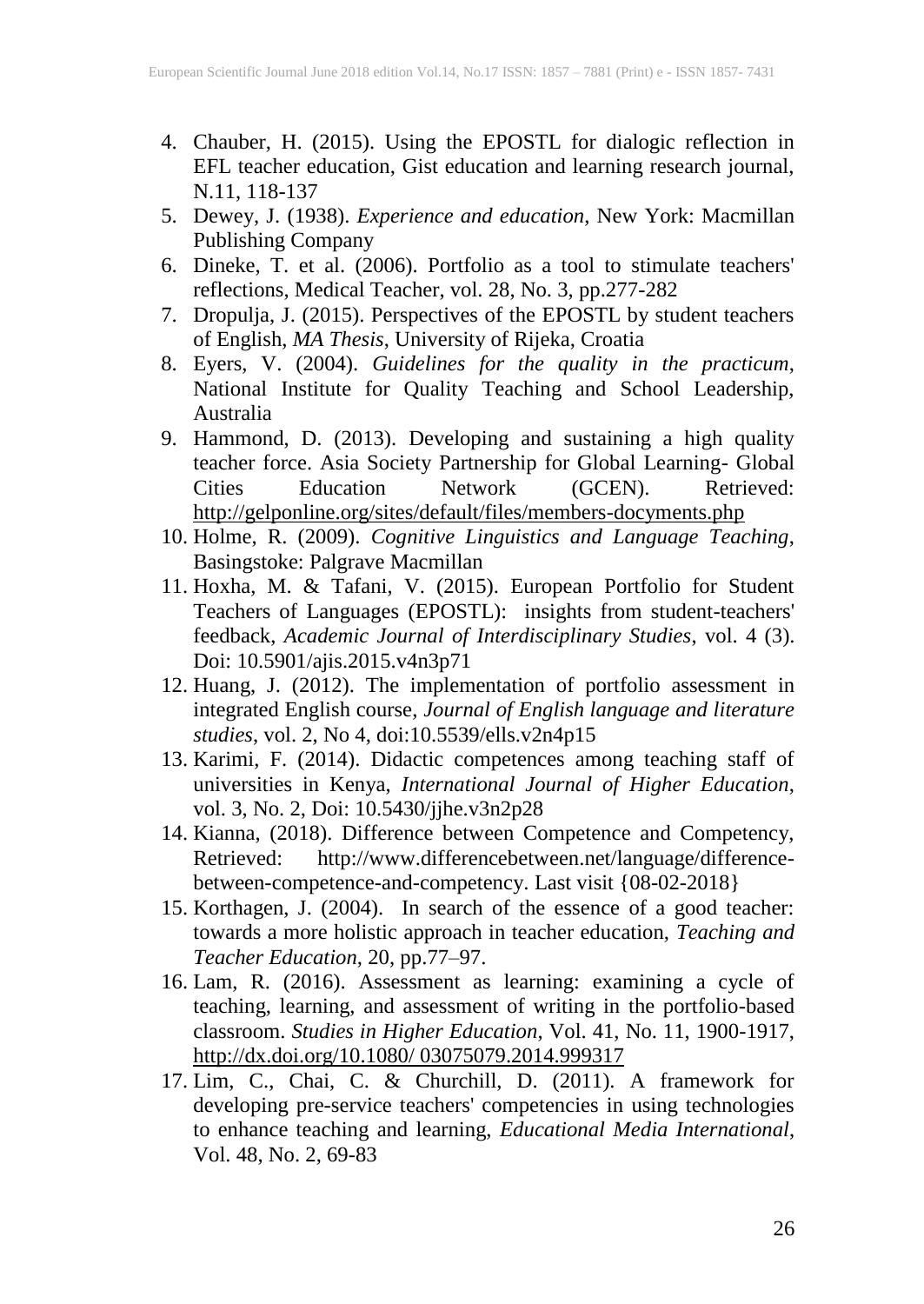- 18. Land, S. M., & Zembal-Saul, C. (2003). Scaffolding reflection and articulation of scientific explanations in a data-rich, project-based learning environment: An investigation of progress portfolio, *Educational Technology Research and Development, 51*(4), 65-84
- 19. Newby, D. (2015). Competence and performance in learning and teaching: theories and practices. In E. Agathopoulou, T. Danavassi& L. Efstathiadi (eds.), *Selected papers on Theoretical and Applied Linguistics from ISTAL (International Symposium on Theoretical and Applied Linguistics, 24-26 April 2015)*. Thessaloniki: School of English, Aristotle University of Thessaloniki.
- 20. Newby, D.; Allan, R.; Fenner, A. B.; Jones, B.; Komorowska, H.; Soghikyan, K. (2007). *European Portfolio for Student Teachers of Languages* EPOSTL, Strasbourg: Council of Europe Publishing
- 21. Newby, D. et al. (2011). *Using the European Portfolio for Student Teachers of Language,* Council of Europe, Austria, ECML Publications
- 22. Oakley, G., Pegrum, M. & Johnston, S. (2014). Introducing eportfolios to pre-service teachers as tools for reflection and growth: lessons learnt, *Asia-Pacific Journal of Teacher Education*, vol. 42, No. 1, 36-50
- 23. Okumus, K. & Akalin, S. (2015). Incorporating EPOSTL (European Portfolio for Student Teachers of Languages) into Methodology Course, *International Journal on New Trends in Education and Their Implications*, 6(1), 84-88.
- 24. Orlova, N. (2011). Challenges of integrating the EPOSTL into preservice teacher training. In D. Newby, A-B. Fenner & B. Jones (Eds.), *Using the European Portfolio for Student Teachers of Languages,* pp. 19-28. Strasbourg: Council of Europe Publishing.
- 25. Paisi, M. (2014). Dimensions of teaching staff professional competences. Social and behavioral science, vol.140 (1), pp. 924-929
- 26. Robinson, P. and Ellis, N.C. (eds.) (2008).*Handbook of Cognitive Linguistics and Second Language Acquisition*, New York: Routledge
- 27. Shackelford, R. L. (1996). Student portfolios: A process/product learning and assessment strategy. *Technology Teacher*, 55(8), 31-36
- 28. Strakova, Z. (2009). European portfolio for student teachers of languages and its benefits for pre-service teacher training, 3/7014/09, KEGA Project. Retrieved June 10, 2015, Retrieved from:
- 29. http://www.pulib.sk/web/kniznica/elpub/dokument/Kacmarova1/subo r/13.pdf
- 30. Strudler, N. & Wetzel, K. (2012). Electronic portfolios in teacher education: forging a middle ground. *JRTE*, vol. 44, No. 2 pp. 161-173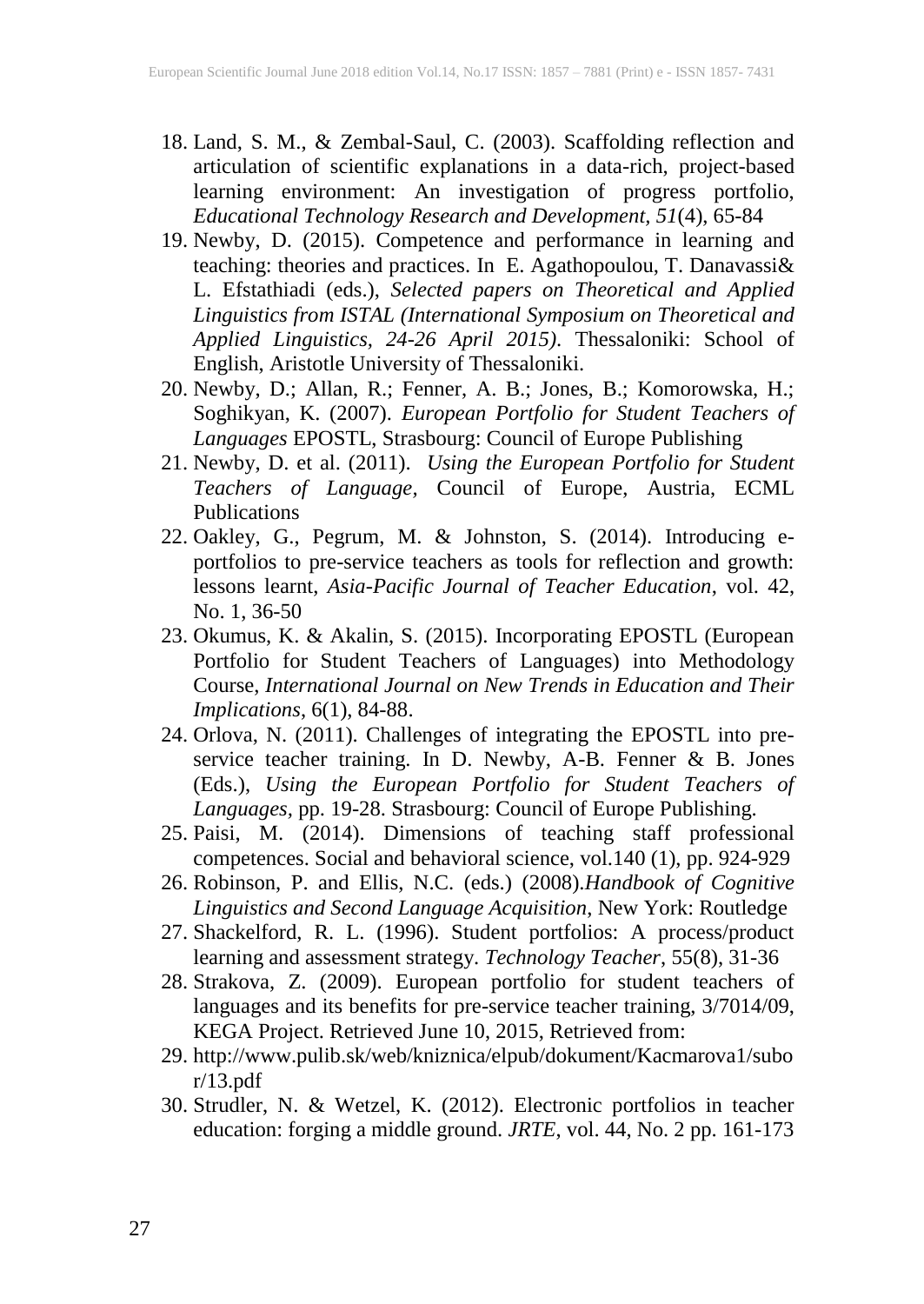- 31. Tigelaar, H.; Dolmans, M.; Wolfhagen, P.; & Van Der Vleuten, M. (2004). The development and validation of a framework for teaching competencies in higher education, *Higher Education*, *48*, 253–268.
- 32. Tomasello, M. (2003). *Constructing a Language, Cambridge*, Mass.: Harvard University Press
- 33. Ulvik, M. & Smith, K. (2011). What characterizes a good practicum in teacher education?*EducationInquiry.* vol. 2, No. 3, pp. 517-536
- 34. Van Der Shaft, M. & Stokking, K. (2008). Developing and validating a design for teacher portfolio assessment, *Assessment and Evaluation in Higher Education*, vol. 33, No, 3, 245-262
- 35. Vygotsky, L. (1986). Thought and language, Cambridge, *MA Thesis*, MIT Press
- 36. Wilson, E. K. (2006). The impact of an alternative model of student teacher supervision: Views of the participants. *Teaching and Teacher Education*, 2 (2), pp.22–31

## **Appendices Appendix (1): Table & figures**

| Tables  | Description                                        |
|---------|----------------------------------------------------|
|         | EPOSTL scope and sequence during practicum         |
|         | <b>Descriptive Statistics</b>                      |
|         | Comparing means                                    |
|         | <b>Descriptive Statistics</b>                      |
|         | Comparing means                                    |
| Figures | Description                                        |
|         | Figure (1) Korthagen (2004) Teacher reflection     |
|         | <b>EPOSTL</b> and the European Education documents |
|         | Example descriptor from EPOSTL                     |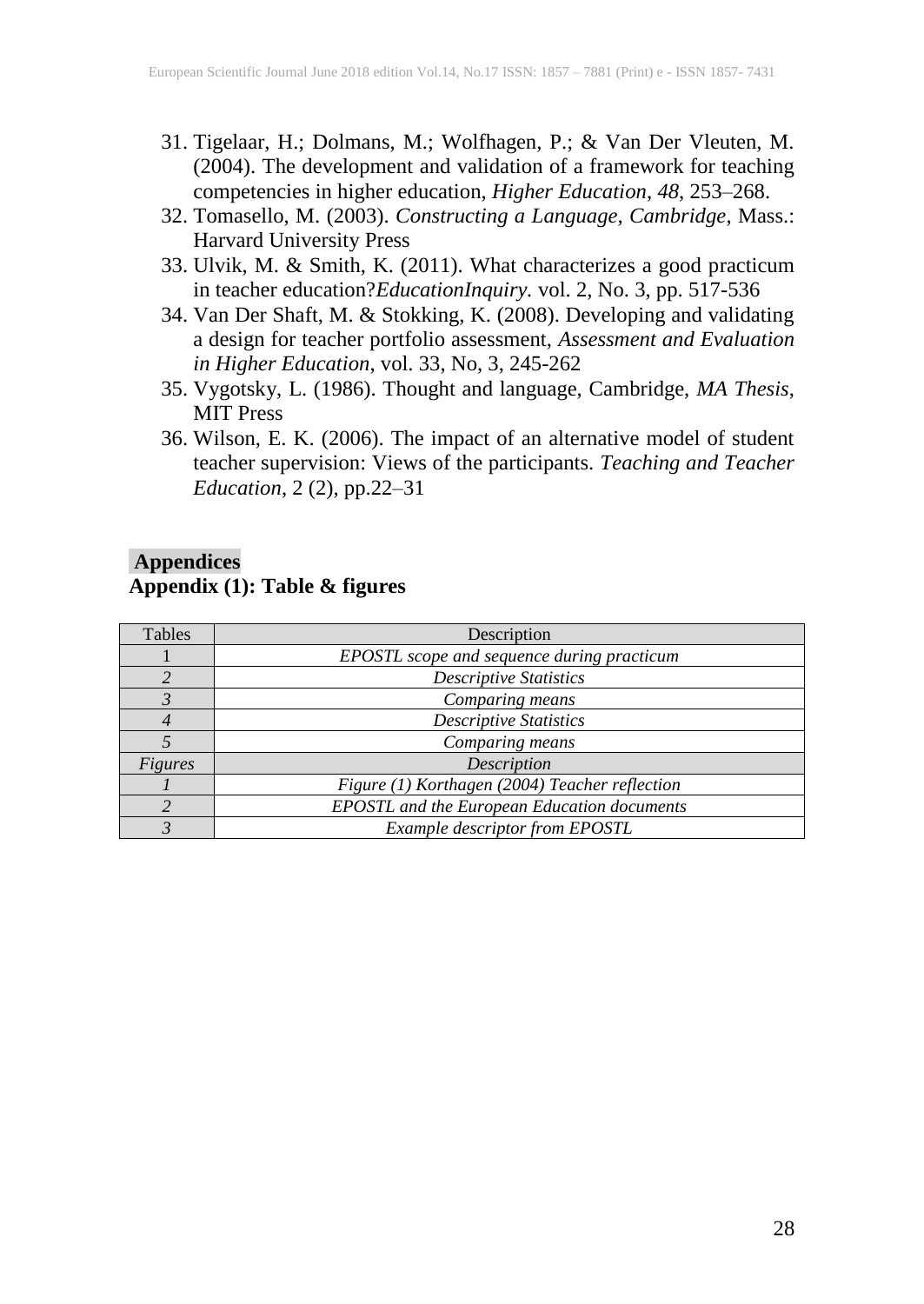## **Appendix (2) Didactic competencies scale**

#### *Core didactic competencies of pre-service English language teachers* Directions:

Kindly tick the cell that represents your views using the following rating scale.

| Poor     | Fair                | boot   | boot<br>'ery | $\exists$ xcellent |
|----------|---------------------|--------|--------------|--------------------|
| 0-20 $%$ | $-40^\circ$<br>$\%$ | $-60%$ | 61-80%       | $-100%$<br>01-     |

|       |                                                             |                        | Rating scale |       |        |        |          |
|-------|-------------------------------------------------------------|------------------------|--------------|-------|--------|--------|----------|
| No    | Area / competence                                           | $%0 -$                 | $\%$         | $\%$  | $\%$   | $\%$   | Comments |
|       |                                                             | 20                     | 21           | 41    | $61 -$ | $81 -$ |          |
|       |                                                             |                        | $-40$        | $-60$ | 80     | 100    |          |
| 1.    |                                                             | <b>Lesson Planning</b> |              |       |        |        |          |
| 1.1.  | I can formulate SMART learning                              |                        |              |       |        |        |          |
|       | objectives.                                                 |                        |              |       |        |        |          |
| 1.2.  | I can formulate learning objectives that                    |                        |              |       |        |        |          |
|       | help students to reflect on their                           |                        |              |       |        |        |          |
|       | learning.                                                   |                        |              |       |        |        |          |
| 1.3.  | I can apply different techniques to test                    |                        |              |       |        |        |          |
|       | lesson objectives.                                          |                        |              |       |        |        |          |
| 1.4.  | I can set objectives to the different                       |                        |              |       |        |        |          |
|       | knowledge, skills and attitudes covered                     |                        |              |       |        |        |          |
|       | in a lesson                                                 |                        |              |       |        |        |          |
| 1.5.  | I can involve colleagues and students in                    |                        |              |       |        |        |          |
|       | the process of designing lesson                             |                        |              |       |        |        |          |
|       | objectives.                                                 |                        |              |       |        |        |          |
| 1.6.  | I can accumulate learning objectives                        |                        |              |       |        |        |          |
|       | next to the teacher guide.                                  |                        |              |       |        |        |          |
| 1.7.  | I can design activities in the light of                     |                        |              |       |        |        |          |
|       | lesson objectives.                                          |                        |              |       |        |        |          |
| 1.8.  | I can set different class groupings in                      |                        |              |       |        |        |          |
|       | the design of the lesson plan.                              |                        |              |       |        |        |          |
| 1.9.  | I can design various warm up activities                     |                        |              |       |        |        |          |
|       | in the plan.                                                |                        |              |       |        |        |          |
| 1.10. | I can plan various assessment                               |                        |              |       |        |        |          |
|       | procedures for learning and of learning.                    |                        |              |       |        |        |          |
| 2.    |                                                             | Conducting a Lesson    |              |       |        |        |          |
| 2.1.  | I can adjust my teaching time to the                        |                        |              |       |        |        |          |
|       | schedule.                                                   |                        |              |       |        |        |          |
| 2.2.  | I can engage students in their learning.                    |                        |              |       |        |        |          |
| 2.3.  | I can use a variety of activities that<br>develop autonomy. |                        |              |       |        |        |          |
| 2.4.  | I can relate the teaching practices to the                  |                        |              |       |        |        |          |
|       | levels of my students.                                      |                        |              |       |        |        |          |
| 2.5.  | I use various assessment procedures for                     |                        |              |       |        |        |          |
|       | learning and of learning in my                              |                        |              |       |        |        |          |
|       | teaching.                                                   |                        |              |       |        |        |          |
| 2.6.  | I can integrate technology in my                            |                        |              |       |        |        |          |
|       | teaching.                                                   |                        |              |       |        |        |          |
| 2.7.  | I can use various resources in                              |                        |              |       |        |        |          |
|       | conducting activities.                                      |                        |              |       |        |        |          |
| 2.8.  | I can use self, peer and group activities                   |                        |              |       |        |        |          |
|       | and feedbacks.                                              |                        |              |       |        |        |          |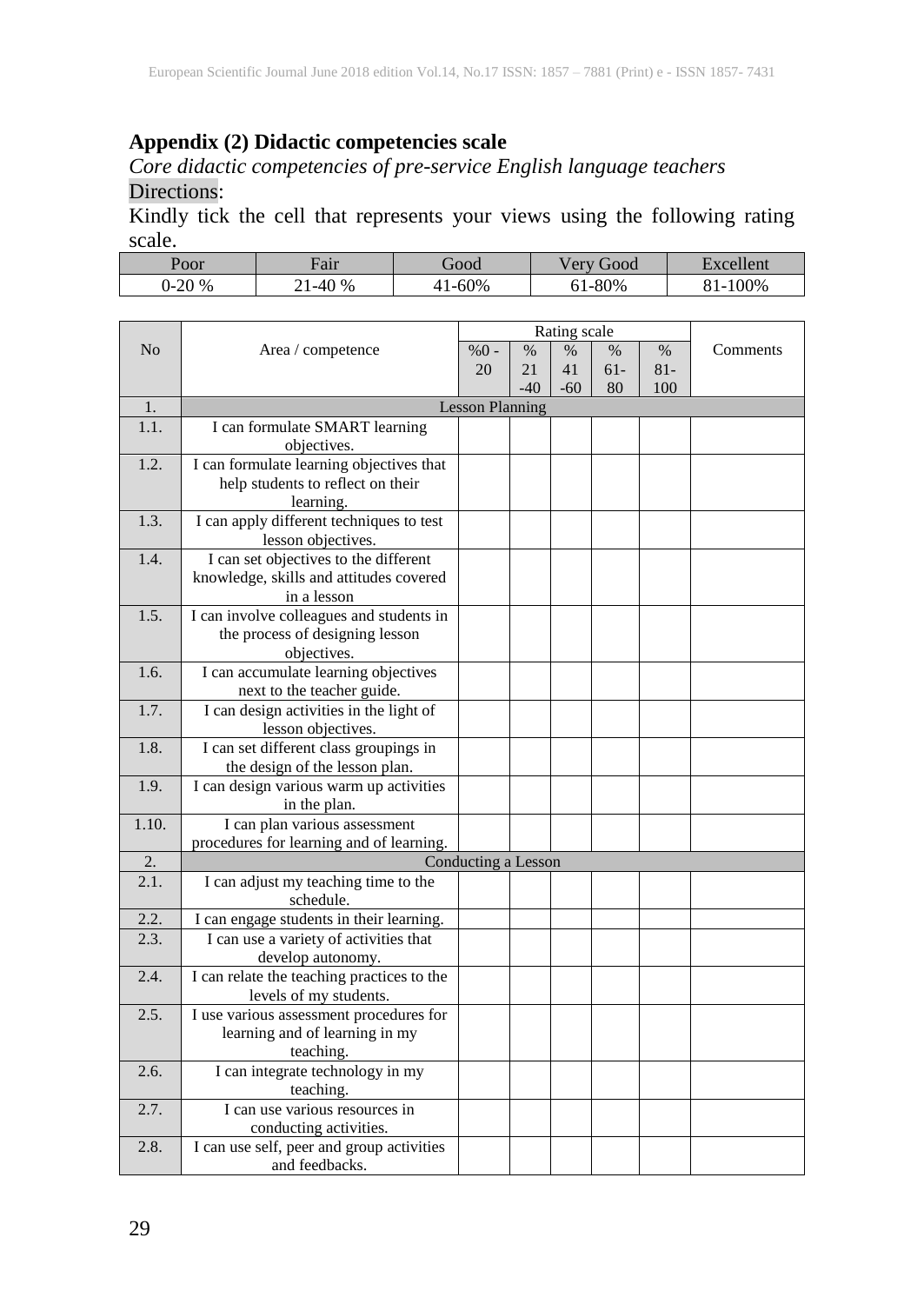| 2.9.               | I allow time for students to reflect on<br>their learning.                       |                             |  |  |  |
|--------------------|----------------------------------------------------------------------------------|-----------------------------|--|--|--|
|                    |                                                                                  |                             |  |  |  |
| 2.10.              | I make use of self and peers reflection<br>and advice for my teaching practices. |                             |  |  |  |
| 3.                 |                                                                                  | Methodology                 |  |  |  |
| $\overline{3.1}$ . | I can identify different approaches to                                           |                             |  |  |  |
|                    | language teaching.                                                               |                             |  |  |  |
| 3.2.               | I can distinguish between student-based                                          |                             |  |  |  |
|                    | and teacher-based practices.                                                     |                             |  |  |  |
| 3.3.               | I can relate the activities to students'                                         |                             |  |  |  |
|                    | needs.                                                                           |                             |  |  |  |
| 3.4.               | I can use various strategies in                                                  |                             |  |  |  |
|                    | presenting the new language in a                                                 |                             |  |  |  |
|                    | lesson.                                                                          |                             |  |  |  |
| 3.5.               | I can us various online and offline                                              |                             |  |  |  |
|                    | resources in my teaching procedures.                                             |                             |  |  |  |
| 3.6.               | I can help students find different                                               |                             |  |  |  |
|                    | resources that can enhance their                                                 |                             |  |  |  |
|                    | learning.                                                                        |                             |  |  |  |
| 3.7.               | I respond to students' questions and                                             |                             |  |  |  |
|                    | inquiries in a positive way.                                                     |                             |  |  |  |
| 3.8.               | I can select and conduct language                                                |                             |  |  |  |
|                    | activities that develop students'<br>multiculturalism.                           |                             |  |  |  |
| 3.9.               |                                                                                  |                             |  |  |  |
|                    | I can use a variety of teaching                                                  |                             |  |  |  |
| 3.10.              | methodologies in a lesson.<br>I can relate the methodology to the                |                             |  |  |  |
|                    | objectives of a lesson using appropriate                                         |                             |  |  |  |
|                    | assessment techniques.                                                           |                             |  |  |  |
| 4.                 |                                                                                  | <b>Classroom Management</b> |  |  |  |
| 4.1.               | I am aware of students' various                                                  |                             |  |  |  |
|                    | individual differences.                                                          |                             |  |  |  |
| 4.2.               | I can select and use motivating                                                  |                             |  |  |  |
|                    | activities.                                                                      |                             |  |  |  |
| 4.3.               | I can relate my teaching procedures                                              |                             |  |  |  |
|                    | according to students' needs and class                                           |                             |  |  |  |
|                    | time.                                                                            |                             |  |  |  |
| 4.4.               | I can integrate technology for                                                   |                             |  |  |  |
|                    | motivating students in a lesson.                                                 |                             |  |  |  |
| 4.5.               | I can help students find various                                                 |                             |  |  |  |
|                    | autonomous language activities.                                                  |                             |  |  |  |
| 4.6.               | I am aware of the institution's                                                  |                             |  |  |  |
|                    | management in the discipline                                                     |                             |  |  |  |
| 4.7.               | problems.<br>I can discuss and solve students' class                             |                             |  |  |  |
|                    | problems with them and with the                                                  |                             |  |  |  |
|                    | management board.                                                                |                             |  |  |  |
| 4.8.               | I can discuss lass discipline problems                                           |                             |  |  |  |
|                    | with colleagues, parents and                                                     |                             |  |  |  |
|                    | management.                                                                      |                             |  |  |  |
| 4.9.               | I can hold conferences and meetings                                              |                             |  |  |  |
|                    | with students to solve their class                                               |                             |  |  |  |
|                    | problems.                                                                        |                             |  |  |  |
| 4.10.              | I can set, modify and change my                                                  |                             |  |  |  |
|                    | assessment techniques according to                                               |                             |  |  |  |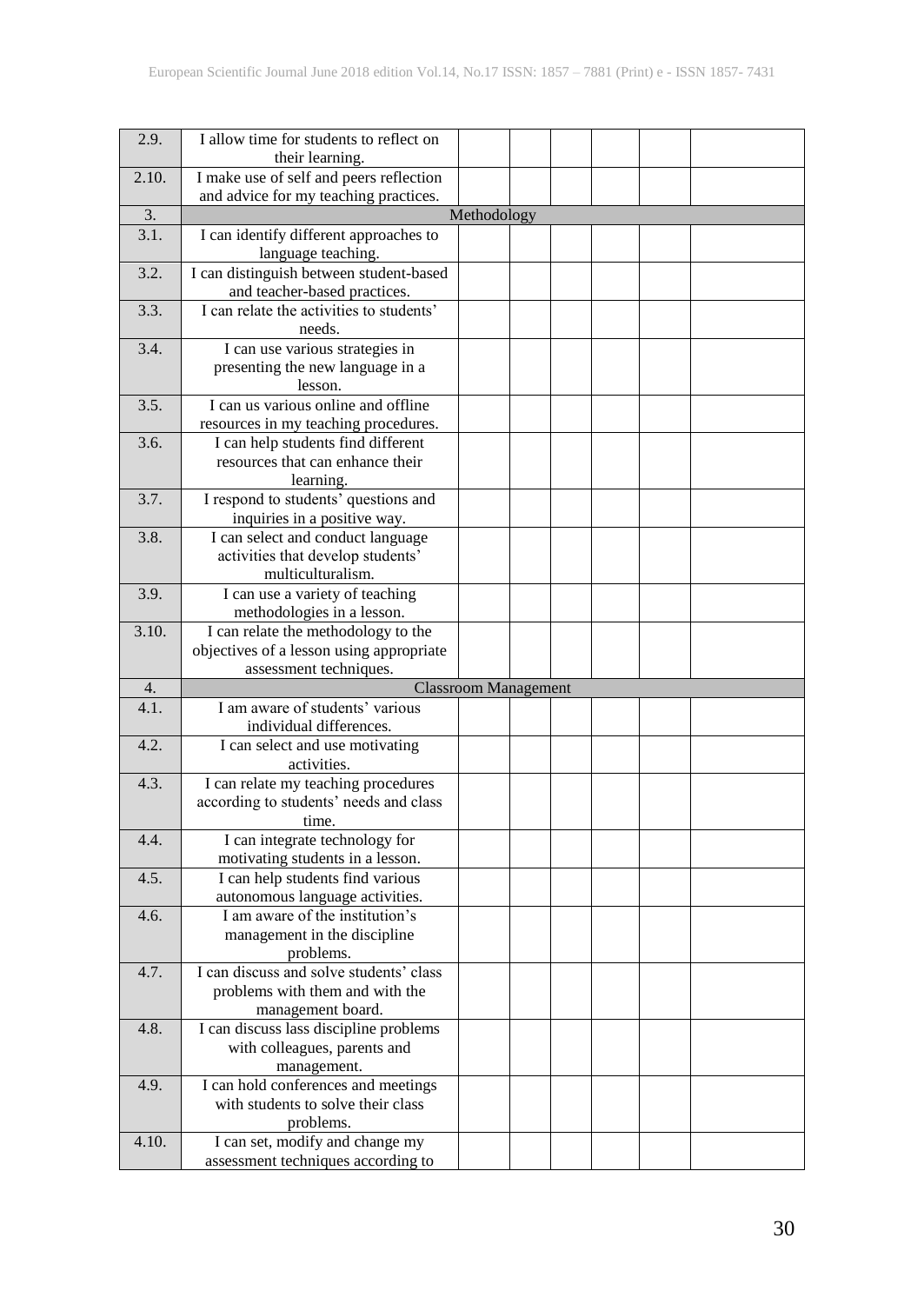|      | class circumstances.                       |  |  |  |  |  |  |  |
|------|--------------------------------------------|--|--|--|--|--|--|--|
| 5.   | Assessment of Learning                     |  |  |  |  |  |  |  |
| 5.1. | I can use various assessment               |  |  |  |  |  |  |  |
|      | techniques.                                |  |  |  |  |  |  |  |
| 5.2. | I am aware o using assessment for          |  |  |  |  |  |  |  |
|      | learning and of learning.                  |  |  |  |  |  |  |  |
| 5.3. | I can use online assessment procedures.    |  |  |  |  |  |  |  |
| 5.4. | I am aware of validity, reliability and    |  |  |  |  |  |  |  |
|      | objectivities pillars of assessment.       |  |  |  |  |  |  |  |
| 5.5. | I can design a valid and reliable test.    |  |  |  |  |  |  |  |
| 5.6. | I can set the assessment tools according   |  |  |  |  |  |  |  |
|      | to the objectives.                         |  |  |  |  |  |  |  |
| 5.7. | I can formulate valid objective and        |  |  |  |  |  |  |  |
|      | essay question items.                      |  |  |  |  |  |  |  |
| 5.8. | I can discuss with colleagues my tests     |  |  |  |  |  |  |  |
|      | and exams and have meaningful              |  |  |  |  |  |  |  |
|      | feedback with them.                        |  |  |  |  |  |  |  |
| 5.9. | I can participate with my students in      |  |  |  |  |  |  |  |
|      | setting my assessment tools.               |  |  |  |  |  |  |  |
| 5.10 | I can use the results of my assessment     |  |  |  |  |  |  |  |
|      | tools after an objective interpretation in |  |  |  |  |  |  |  |
|      | developing their learning.                 |  |  |  |  |  |  |  |

## **Appendix (3) Scoring rubric**  *Scoring rubric for assessing EPOSTL responses*

|                |               | <b>Sub-domains</b>                               |      |              | Performance indicators | Total |
|----------------|---------------|--------------------------------------------------|------|--------------|------------------------|-------|
| N <sub>0</sub> | <b>Domain</b> |                                                  |      | $\mathbf{2}$ | $\mathcal{F}$          | 100   |
|                |               |                                                  | Fair | Good         | Excellent              |       |
|                |               |                                                  |      |              |                        |       |
|                |               | 1. The portfolio shows that the student          |      |              |                        |       |
|                |               | can clearly identify the learning<br>objectives. |      |              |                        |       |
|                |               | 2. The portfolio showed evidence for             |      |              |                        |       |
| $\mathbf{1}$   | <b>Lesson</b> | content mastery.                                 |      |              |                        |       |
|                | planning      | 3. The portfolio shows that student can          |      |              |                        |       |
|                |               | clearly define lessons organization.             |      |              |                        |       |
|                |               | 4. The portfolio included evidence for           |      |              |                        |       |
|                |               | various lesson plans.                            |      |              |                        |       |
|                |               | 5. The portfolio provides evidence for           |      |              |                        |       |
|                |               | student's ability to design correct              |      |              |                        |       |
|                |               | objectives                                       |      |              |                        |       |
|                |               | 6. The portfolio provided evidence for           |      |              |                        |       |
|                |               | procedural lesson presentation.                  |      |              |                        |       |
|                |               | 7. The portfolio included expressed              |      |              |                        |       |
|                |               | situations that show interaction with            |      |              |                        |       |
| $\mathbf{2}$   | Conducting    | learners                                         |      |              |                        |       |
|                | a lesson and  | 8. The portfolio included sufficient             |      |              |                        |       |
|                | class         | content practices and exercises for              |      |              |                        |       |
|                | management    | students.                                        |      |              |                        |       |
|                |               | 9. The portfolio included evidence for           |      |              |                        |       |
|                |               | effective use of classroom management            |      |              |                        |       |
|                |               | language.                                        |      |              |                        |       |